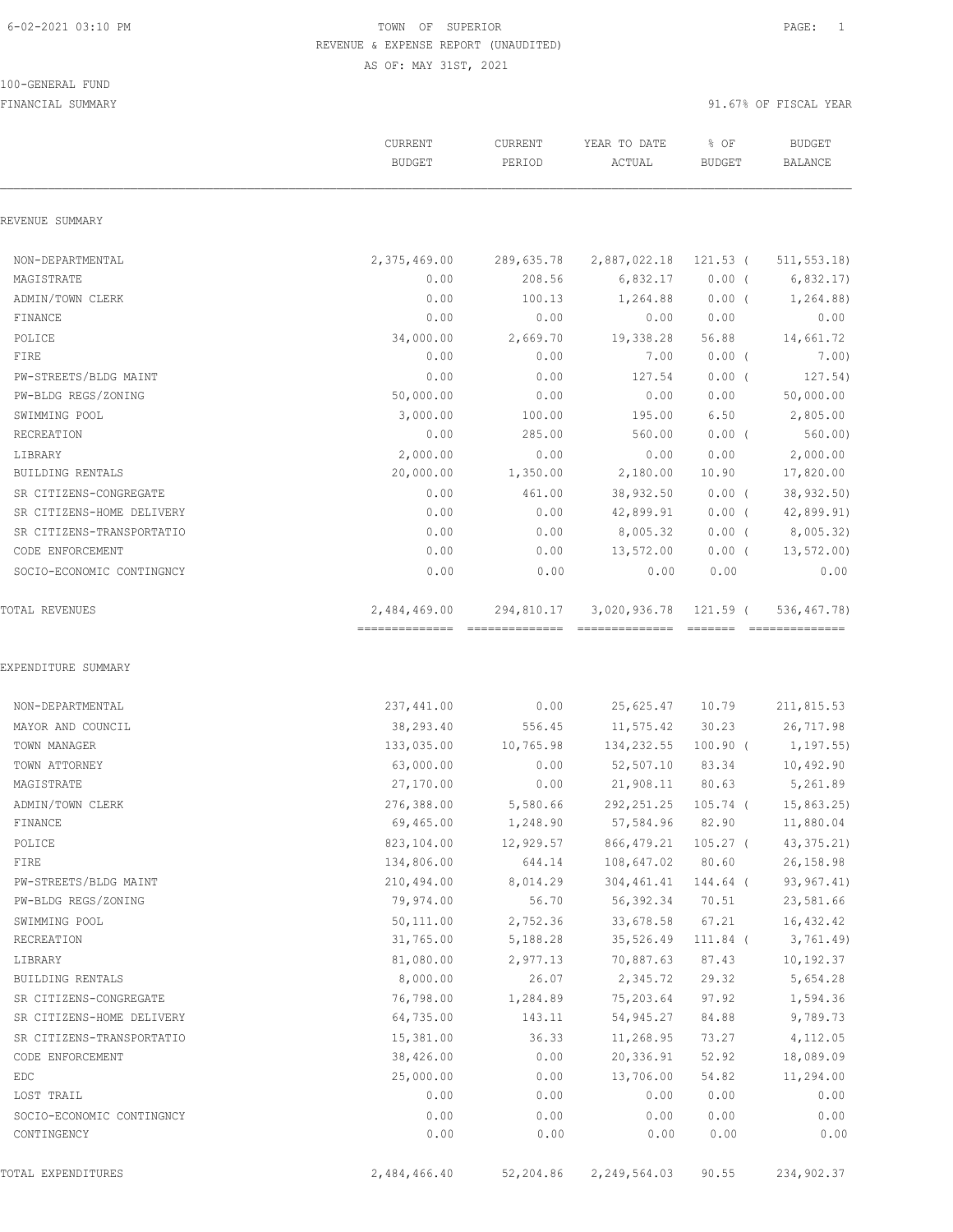|                                    | REVENUE & EXPENSE REPORT (UNAUDITED) |         |                       |        |                       |
|------------------------------------|--------------------------------------|---------|-----------------------|--------|-----------------------|
|                                    | AS OF: MAY 31ST, 2021                |         |                       |        |                       |
| 100-GENERAL FUND                   |                                      |         |                       |        |                       |
| FINANCIAL SUMMARY                  |                                      |         |                       |        | 91.67% OF FISCAL YEAR |
|                                    | CURRENT                              | CURRENT | YEAR TO DATE          | % OF   | BUDGET                |
|                                    | BUDGET                               | PERIOD  | ACTUAL                | BUDGET | BALANCE               |
|                                    |                                      |         |                       |        |                       |
| REVENUES OVER/(UNDER) EXPENDITURES | 2.60                                 |         | 242,605.31 771,372.75 |        | 771,370.15)           |

6-02-2021 03:10 PM TOWN OF SUPERIOR PAGE: 2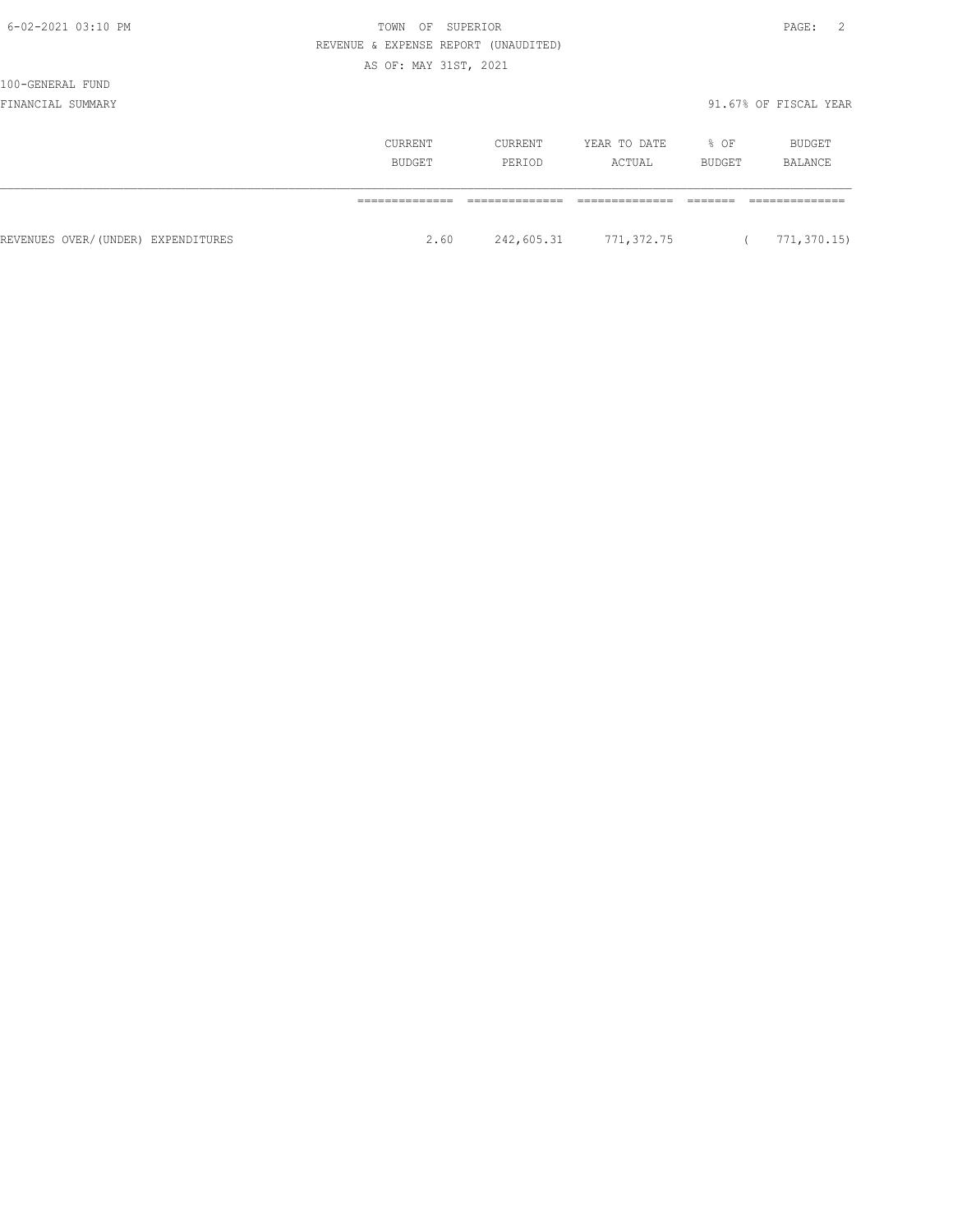200-REFUSE SERVICE

|                                    | CURRENT<br><b>BUDGET</b>    | CURRENT<br>PERIOD       | YEAR TO DATE<br>ACTUAL        | % OF<br><b>BUDGET</b> | <b>BUDGET</b><br><b>BALANCE</b> |
|------------------------------------|-----------------------------|-------------------------|-------------------------------|-----------------------|---------------------------------|
| REVENUE SUMMARY                    |                             |                         |                               |                       |                                 |
| NON-DEPARTMENTAL                   | 19,354.00                   | 40.00                   | 734.00                        | 3.79                  | 18,620.00                       |
| TOTAL REVENUES                     | 19,354.00<br>============== | 40.00<br>============== | 734.00<br>==============      | 3.79<br>-------       | 18,620.00<br>==============     |
| EXPENDITURE SUMMARY                |                             |                         |                               |                       |                                 |
| NON-DEPARTMENTAL                   | 19,353.00                   | 3,880.00                | 107,163.30 553.73 (87,810.30) |                       |                                 |
| TOTAL EXPENDITURES                 | 19,353.00                   | 3,880.00                | 107,163.30 553.73 (           |                       | 87,810.30)                      |
| REVENUES OVER/(UNDER) EXPENDITURES | ==============<br>$1.00$ (  | ==============          | $3,840.00$ ( 106,429.30)      |                       | --------------<br>106,430.30    |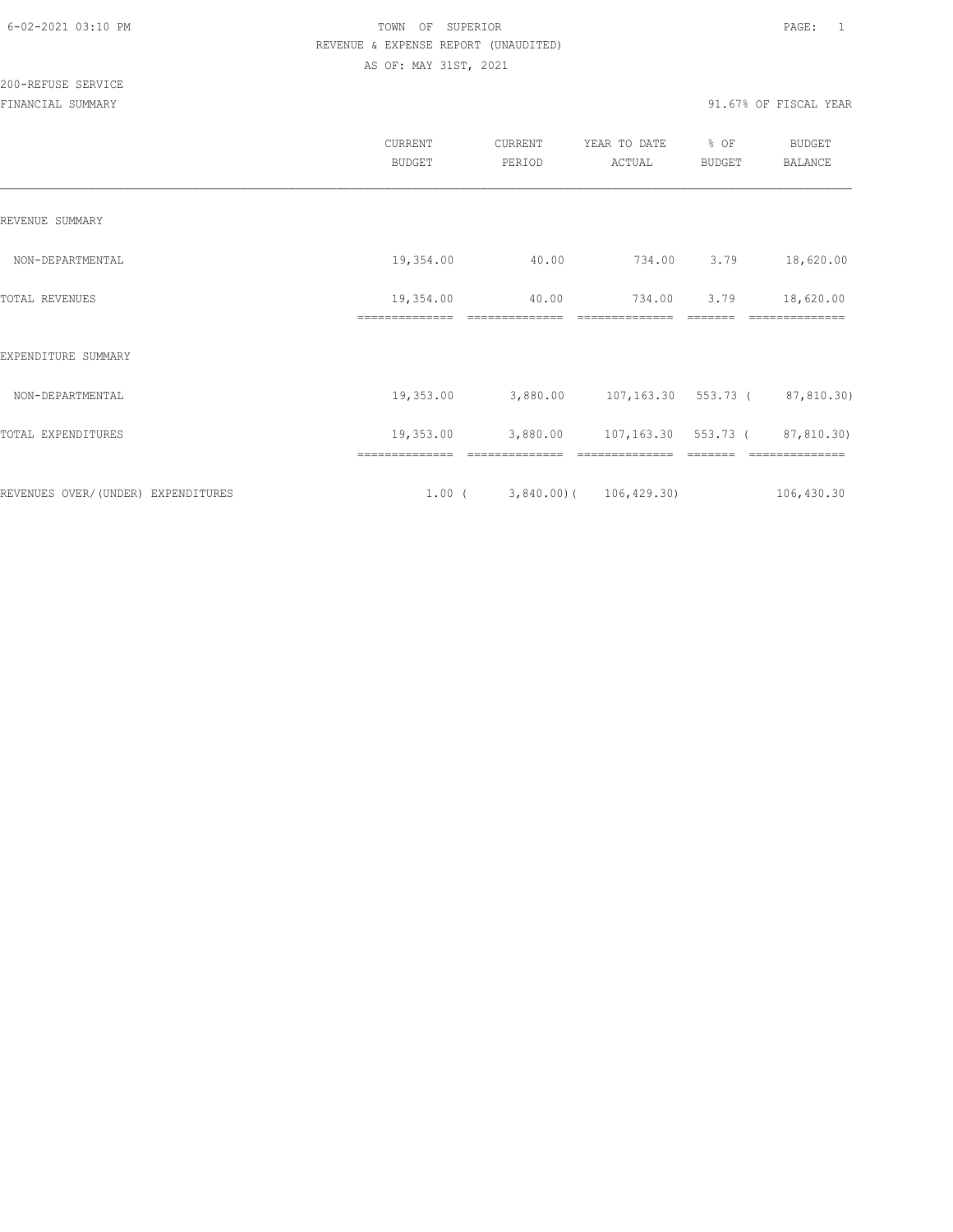#### 210-SEWER

|                                    | CURRENT<br>BUDGET            | CURRENT<br>PERIOD           | YEAR TO DATE<br>ACTUAL       | % OF<br>BUDGET        | <b>BUDGET</b><br><b>BALANCE</b> |  |
|------------------------------------|------------------------------|-----------------------------|------------------------------|-----------------------|---------------------------------|--|
| REVENUE SUMMARY                    |                              |                             |                              |                       |                                 |  |
| NON-DEPARTMENTAL                   | 425,291.00                   | 34,656.00                   | 404,766.99 95.17             |                       | 20,524.01                       |  |
| TOTAL REVENUES                     | 425,291.00<br>============== | 34,656.00                   | 404,766.99 95.17             |                       | 20,524.01<br>==========         |  |
| EXPENDITURE SUMMARY                |                              |                             |                              |                       |                                 |  |
| NON-DEPARTMENTAL                   | 425,292.00                   | 4,840.16                    | 278,705.48 65.53             |                       | 146,586.52                      |  |
| TOTAL EXPENDITURES                 | 425,292.00                   | 4,840.16                    | 278,705.48                   | 65.53                 | 146,586.52                      |  |
| REVENUES OVER/(UNDER) EXPENDITURES | ==============<br>1.00)      | --------------<br>29,815.84 | --------------<br>126,061.51 | -------<br>$\sqrt{2}$ | --------------<br>126,062.51)   |  |
|                                    |                              |                             |                              |                       |                                 |  |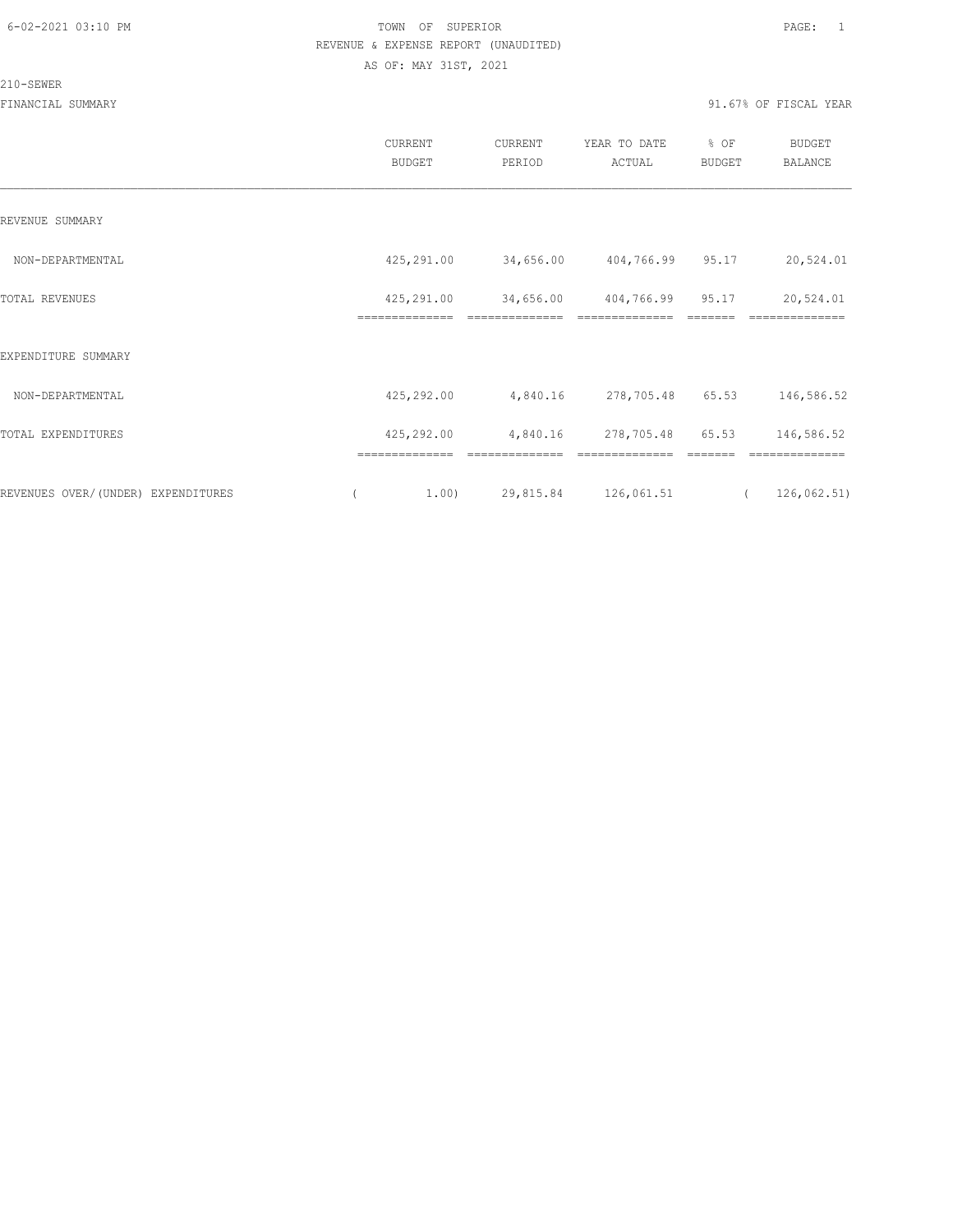|                                    | CURRENT<br><b>BUDGET</b> | CURRENT<br>PERIOD          | YEAR TO DATE<br>ACTUAL | % OF<br>BUDGET | BUDGET<br><b>BALANCE</b> |
|------------------------------------|--------------------------|----------------------------|------------------------|----------------|--------------------------|
| REVENUE SUMMARY                    |                          |                            |                        |                |                          |
| NON-DEPARTMENTAL                   | 470,400.00               | 23,996.94 305,947.38 65.04 |                        |                | 164,452.62               |
| TOTAL REVENUES                     | 470,400.00               | 23,996.94                  | 305,947.38 65.04       |                | 164,452.62               |
| EXPENDITURE SUMMARY                |                          |                            |                        |                |                          |
| NON-DEPARTMENTAL                   | 470,400.00               | 4,095.02                   | 391,149.69 83.15       |                | 79,250.31                |
| TOTAL EXPENDITURES                 | 470,400.00               | 4,095.02                   | 391,149.69 83.15       |                | 79,250.31                |
|                                    | ==============           | --------------             | ==============         |                | ==============           |
| REVENUES OVER/(UNDER) EXPENDITURES | 0.00                     |                            | 19,901.92 (85,202.31)  |                | 85,202.31                |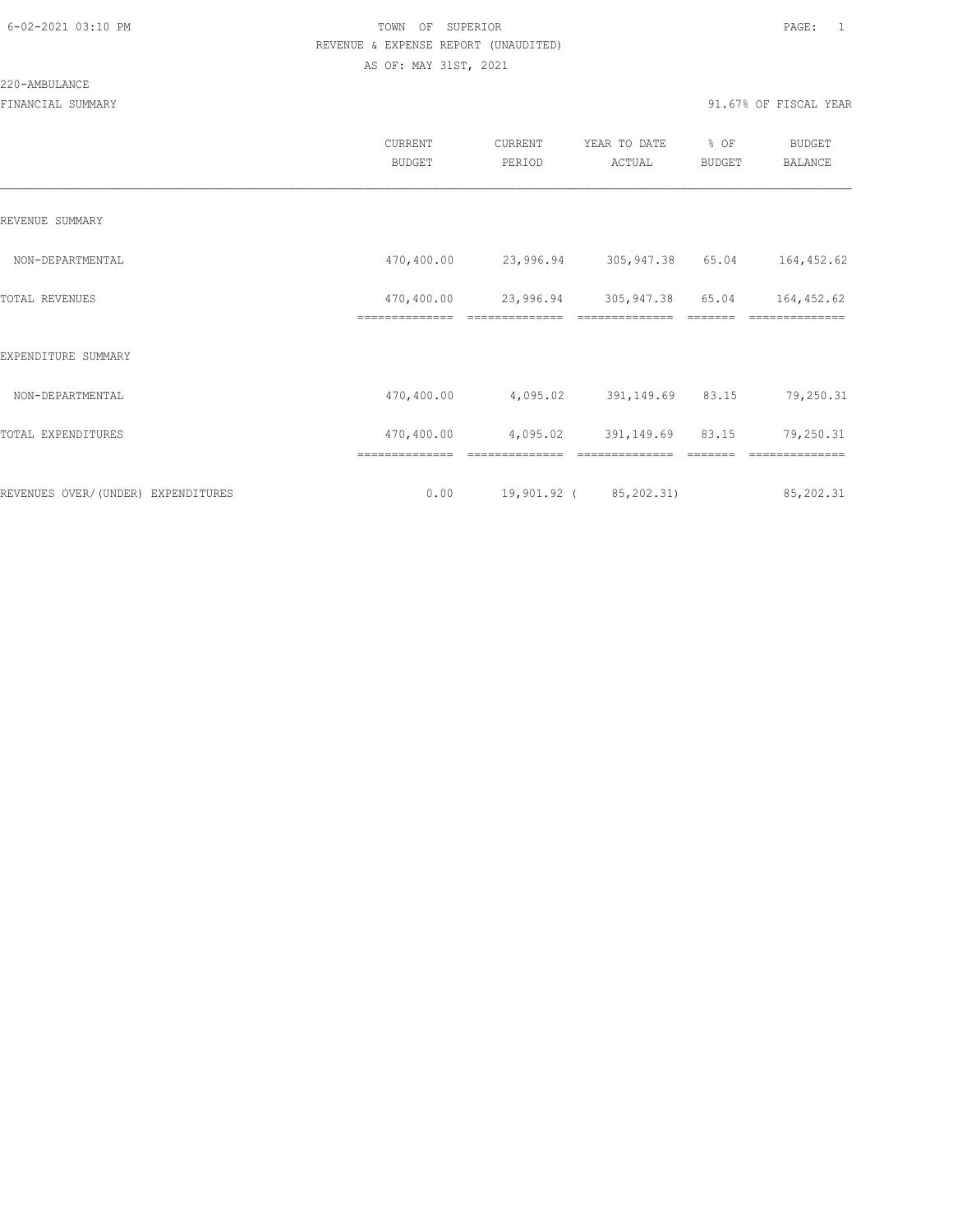|                                    | CURRENT<br><b>BUDGET</b>    | CURRENT<br>PERIOD                                                                                                                                                                                                                                                                                                                                                                                                                                                                                        | YEAR TO DATE<br>ACTUAL        | % OF<br><b>BUDGET</b>                                                                                                                                                                                                                                                                                                                                                                                                                                                                                                                          | <b>BUDGET</b><br>BALANCE     |
|------------------------------------|-----------------------------|----------------------------------------------------------------------------------------------------------------------------------------------------------------------------------------------------------------------------------------------------------------------------------------------------------------------------------------------------------------------------------------------------------------------------------------------------------------------------------------------------------|-------------------------------|------------------------------------------------------------------------------------------------------------------------------------------------------------------------------------------------------------------------------------------------------------------------------------------------------------------------------------------------------------------------------------------------------------------------------------------------------------------------------------------------------------------------------------------------|------------------------------|
| REVENUE SUMMARY                    |                             |                                                                                                                                                                                                                                                                                                                                                                                                                                                                                                          |                               |                                                                                                                                                                                                                                                                                                                                                                                                                                                                                                                                                |                              |
| NON-DEPARTMENTAL                   | 17,150.00                   | 1,150.00                                                                                                                                                                                                                                                                                                                                                                                                                                                                                                 | 27,950.00 162.97 ( 10,800.00) |                                                                                                                                                                                                                                                                                                                                                                                                                                                                                                                                                |                              |
| TOTAL REVENUES                     | 17,150.00<br>============== | 1,150.00<br>$\begin{array}{c} \multicolumn{2}{c} {\textbf{1}} & \multicolumn{2}{c} {\textbf{2}} & \multicolumn{2}{c} {\textbf{3}} & \multicolumn{2}{c} {\textbf{4}} \\ \multicolumn{2}{c} {\textbf{5}} & \multicolumn{2}{c} {\textbf{6}} & \multicolumn{2}{c} {\textbf{7}} & \multicolumn{2}{c} {\textbf{8}} & \multicolumn{2}{c} {\textbf{9}} \\ \multicolumn{2}{c} {\textbf{1}} & \multicolumn{2}{c} {\textbf{1}} & \multicolumn{2}{c} {\textbf{1}} & \multicolumn{2}{c} {\textbf{1}} & \multicolumn{$ | ==============                | 27,950.00 162.97 (<br>$\qquad \qquad = \qquad \qquad = \qquad \qquad = \qquad \qquad = \qquad \qquad = \qquad \qquad = \qquad \qquad = \qquad \qquad = \qquad \qquad = \qquad \qquad = \qquad \qquad = \qquad \qquad = \qquad \qquad = \qquad \qquad = \qquad \qquad = \qquad \qquad = \qquad \qquad = \qquad \qquad = \qquad \qquad = \qquad \qquad = \qquad \qquad = \qquad \qquad = \qquad \qquad = \qquad \qquad = \qquad \qquad = \qquad \qquad = \qquad \qquad = \qquad \qquad = \qquad \qquad = \qquad \qquad = \qquad \qquad = \qquad$ | 10,800.00)<br>============== |
| EXPENDITURE SUMMARY                |                             |                                                                                                                                                                                                                                                                                                                                                                                                                                                                                                          |                               |                                                                                                                                                                                                                                                                                                                                                                                                                                                                                                                                                |                              |
| NON-DEPARTMENTAL                   | 17,149.00                   | 0.00                                                                                                                                                                                                                                                                                                                                                                                                                                                                                                     | 17,041.82 99.38               |                                                                                                                                                                                                                                                                                                                                                                                                                                                                                                                                                | 107.18                       |
| TOTAL EXPENDITURES                 | 17,149.00                   | 0.00                                                                                                                                                                                                                                                                                                                                                                                                                                                                                                     | 17,041.82                     | 99.38                                                                                                                                                                                                                                                                                                                                                                                                                                                                                                                                          | 107.18                       |
|                                    | ==============              | ==============                                                                                                                                                                                                                                                                                                                                                                                                                                                                                           | ==============                | =======                                                                                                                                                                                                                                                                                                                                                                                                                                                                                                                                        | ==============               |
| REVENUES OVER/(UNDER) EXPENDITURES | 1.00                        | 1,150.00                                                                                                                                                                                                                                                                                                                                                                                                                                                                                                 | 10,908.18                     | $\left($                                                                                                                                                                                                                                                                                                                                                                                                                                                                                                                                       | 10,907.18                    |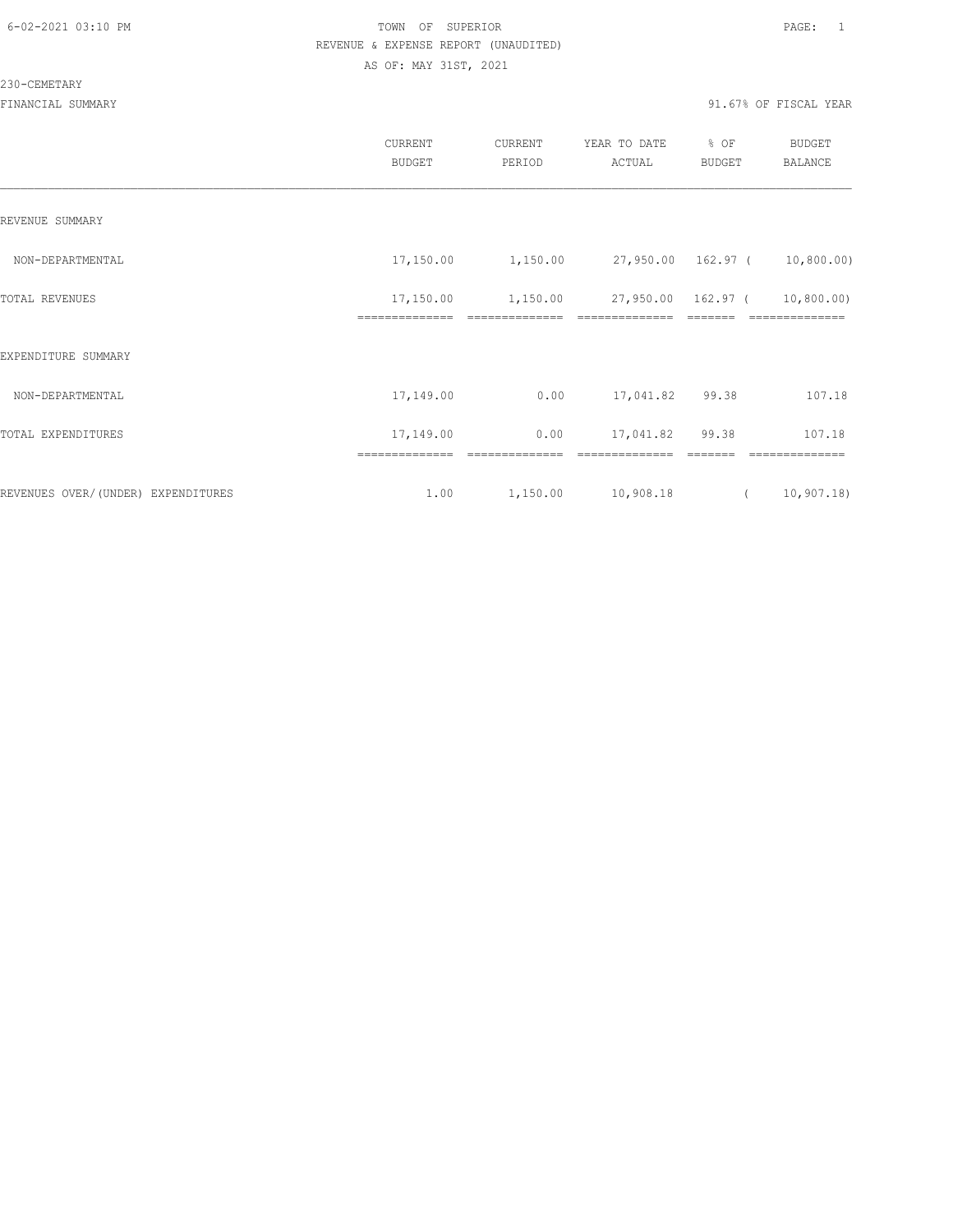# 300-HIGHWAY USERS REVENUE

|                                     | <b>CURRENT</b><br><b>BUDGET</b> | CURRENT<br>PERIOD | YEAR TO DATE<br>ACTUAL                       | % OF<br><b>BUDGET</b> | <b>BUDGET</b><br>BALANCE |
|-------------------------------------|---------------------------------|-------------------|----------------------------------------------|-----------------------|--------------------------|
| REVENUE SUMMARY                     |                                 |                   |                                              |                       |                          |
| NON-DEPARTMENTAL                    | 889,416.00                      |                   | 27,080.79 245,856.90 27.64                   |                       | 643,559.10               |
| TOTAL REVENUES                      | 889,416.00                      |                   | 27,080.79 245,856.90 27.64<br>============== |                       | 643,559.10               |
| EXPENDITURE SUMMARY                 |                                 |                   |                                              |                       |                          |
| NON-DEPARTMENTAL                    | 889,416.00                      | 9,037.82          | 311,330.10                                   | 35.00                 | 578,085.90               |
| TOTAL EXPENDITURES                  | 889,416.00                      | 9,037.82          | 311,330.10                                   | 35.00                 | 578,085.90               |
|                                     | ==============                  |                   |                                              |                       |                          |
| REVENUES OVER/ (UNDER) EXPENDITURES | 0.00                            |                   | 18,042.97 (65,473.20)                        |                       | 65, 473.20               |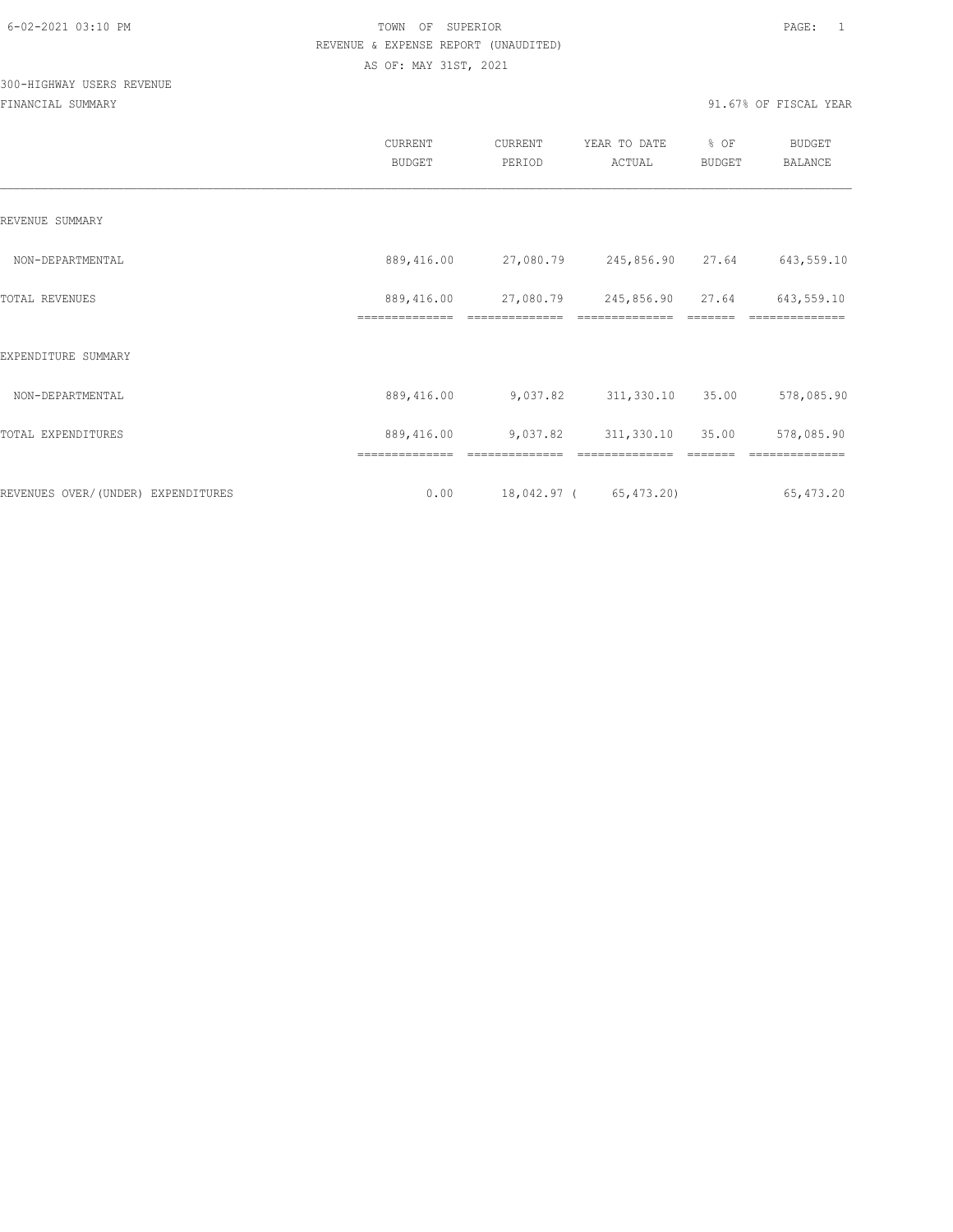310-EXCISE TAX

|                                    | CURRENT<br><b>BUDGET</b>     | CURRENT<br>PERIOD                                        | YEAR TO DATE<br>ACTUAL               | % OF<br><b>BUDGET</b> | <b>BUDGET</b><br><b>BALANCE</b> |
|------------------------------------|------------------------------|----------------------------------------------------------|--------------------------------------|-----------------------|---------------------------------|
| REVENUE SUMMARY                    |                              |                                                          |                                      |                       |                                 |
| NON-DEPARTMENTAL                   | 202,604.00                   | 3,927.94                                                 | 89, 423. 77 44. 14                   |                       | 113,180.23                      |
| TOTAL REVENUES                     | 202,604.00<br>============== | 3,927.94                                                 | 89, 423. 77 44. 14<br>============== |                       | 113,180.23<br>=========         |
| EXPENDITURE SUMMARY                |                              |                                                          |                                      |                       |                                 |
| NON-DEPARTMENTAL                   | 202,604.00                   | 8,109.79 203,164.91 100.28 (                             |                                      |                       | 560.91)                         |
| TOTAL EXPENDITURES                 | 202,604.00                   | 8,109.79                                                 | 203,164.91 100.28 (                  |                       | 560.91)                         |
| REVENUES OVER/(UNDER) EXPENDITURES | ==============               | ==============<br>$0.00$ ( $4,181.85$ ) ( $113,741.14$ ) | ==============                       |                       | --------------<br>113,741.14    |
|                                    |                              |                                                          |                                      |                       |                                 |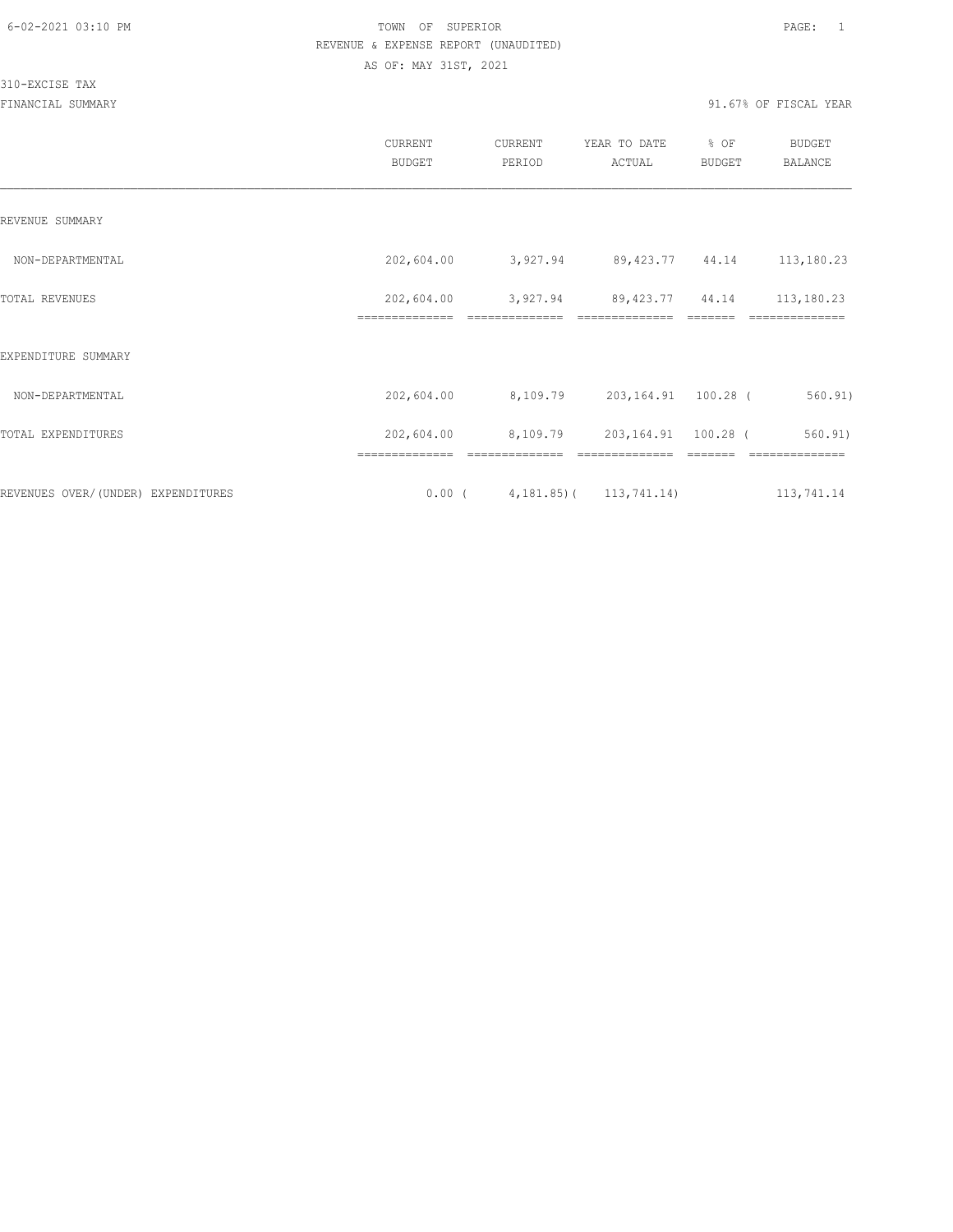# 320-LOCAL TRANS ASSISTANCE

|                                    | <b>CURRENT</b><br>BUDGET | CURRENT<br>PERIOD | YEAR TO DATE<br>ACTUAL | % OF<br><b>BUDGET</b> | <b>BUDGET</b><br><b>BALANCE</b> |
|------------------------------------|--------------------------|-------------------|------------------------|-----------------------|---------------------------------|
| REVENUE SUMMARY                    |                          |                   |                        |                       |                                 |
| NON-DEPARTMENTAL                   | 0.00                     | 0.00              | 0.00                   | 0.00                  | 0.00                            |
| TOTAL REVENUES                     | 0.00                     | 0.00              | 0.00                   | 0.00                  | 0.00                            |
| EXPENDITURE SUMMARY                |                          |                   |                        |                       |                                 |
| NON-DEPARTMENTAL                   | 0.00                     | 0.00              | 0.00                   | 0.00                  | 0.00                            |
| TOTAL EXPENDITURES                 | 0.00                     | 0.00              | 0.00                   | 0.00                  | 0.00                            |
| REVENUES OVER/(UNDER) EXPENDITURES | 0.00                     | 0.00              | 0.00                   |                       | 0.00                            |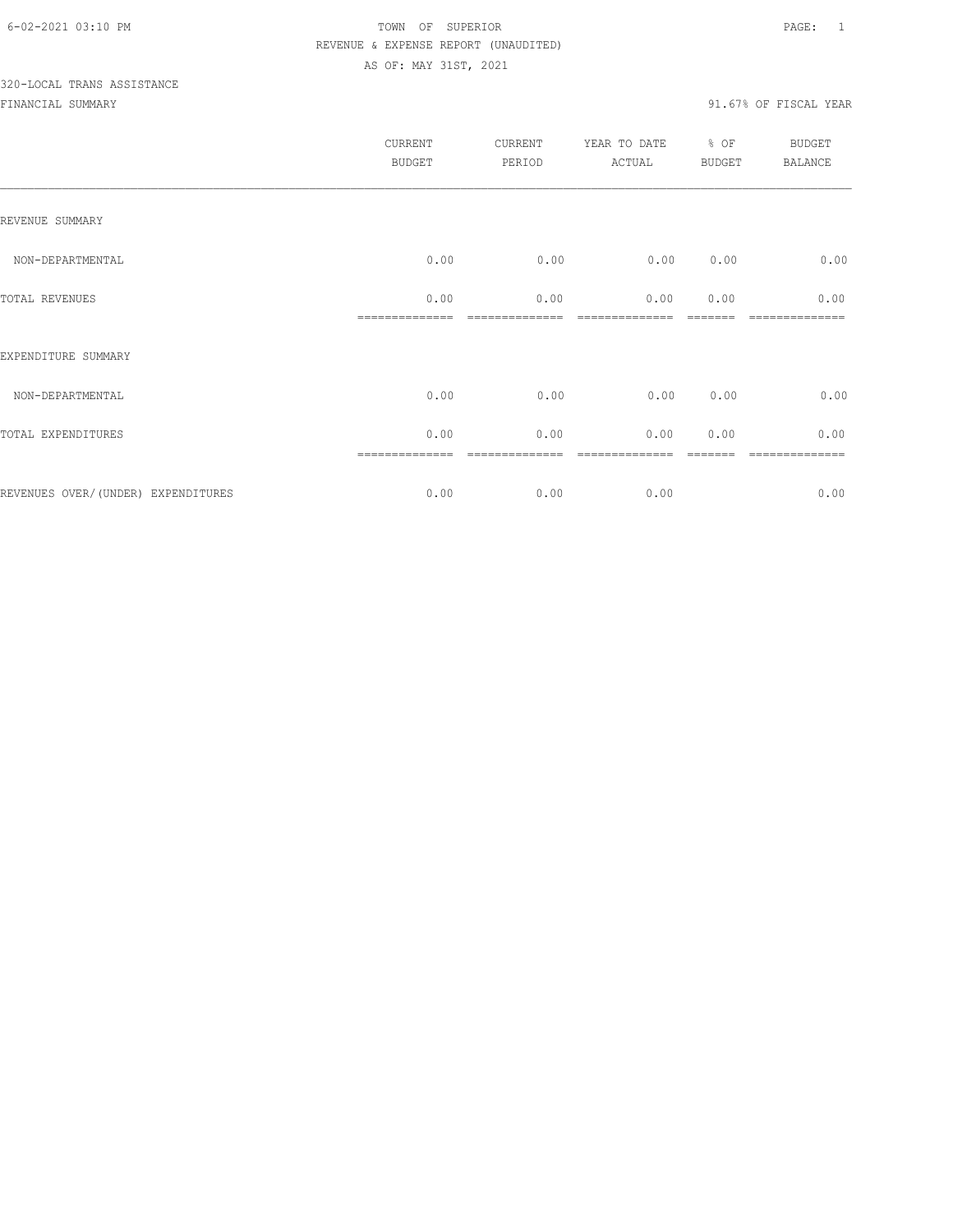|                                    | CURRENT<br>BUDGET | CURRENT<br>PERIOD | YEAR TO DATE<br>ACTUAL  | $8$ OF<br>BUDGET | BUDGET<br>BALANCE |
|------------------------------------|-------------------|-------------------|-------------------------|------------------|-------------------|
| REVENUE SUMMARY                    |                   |                   |                         |                  |                   |
| NON-DEPARTMENTAL                   | 0.00              | 0.00              | 0.00                    | 0.00             | 0.00              |
| TOTAL REVENUES                     | 0.00              | 0.00              | 0.00<br>--------------- | 0.00             | 0.00              |
| EXPENDITURE SUMMARY                |                   |                   |                         |                  |                   |
| NON-DEPARTMENTAL                   | 0.00              | 0.00              | 0.00                    | 0.00             | 0.00              |
| TOTAL EXPENDITURES                 | 0.00              | 0.00              | 0.00                    | 0.00             | 0.00              |
|                                    |                   |                   |                         |                  | 0.00              |
| REVENUES OVER/(UNDER) EXPENDITURES | 0.00              | 0.00              | 0.00                    |                  |                   |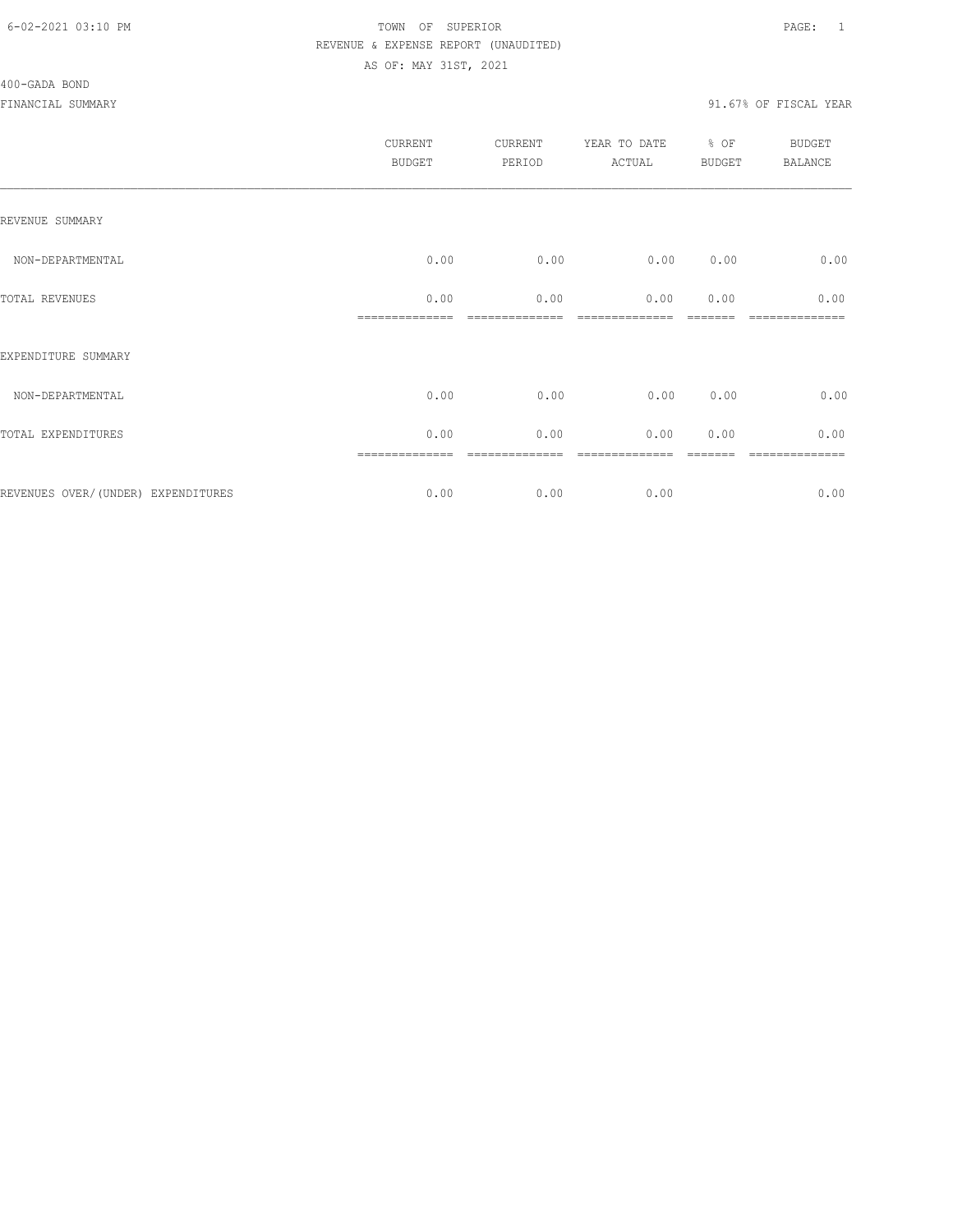|                                    | CURRENT<br><b>BUDGET</b> | CURRENT<br>PERIOD | YEAR TO DATE<br>ACTUAL | % OF<br><b>BUDGET</b> | BUDGET<br><b>BALANCE</b>    |
|------------------------------------|--------------------------|-------------------|------------------------|-----------------------|-----------------------------|
| REVENUE SUMMARY                    |                          |                   |                        |                       |                             |
| NON-DEPARTMENTAL                   | 0.00                     | 0.00              | 0.00                   | 0.00                  | 0.00                        |
| TOTAL REVENUES                     | 0.00                     | 0.00              | 0.00                   | 0.00                  | 0.00                        |
| EXPENDITURE SUMMARY                |                          |                   |                        |                       |                             |
| NON-DEPARTMENTAL                   | 0.00                     | 0.00              |                        | $6,969.21$ 0.00 (     | 6, 969.21)                  |
| TOTAL EXPENDITURES                 | 0.00                     | 0.00              |                        |                       | $6,969.21$ 0.00 ( 6,969.21) |
| REVENUES OVER/(UNDER) EXPENDITURES | 0.00                     |                   | 0.00(6, 969.21)        |                       | 6,969.21                    |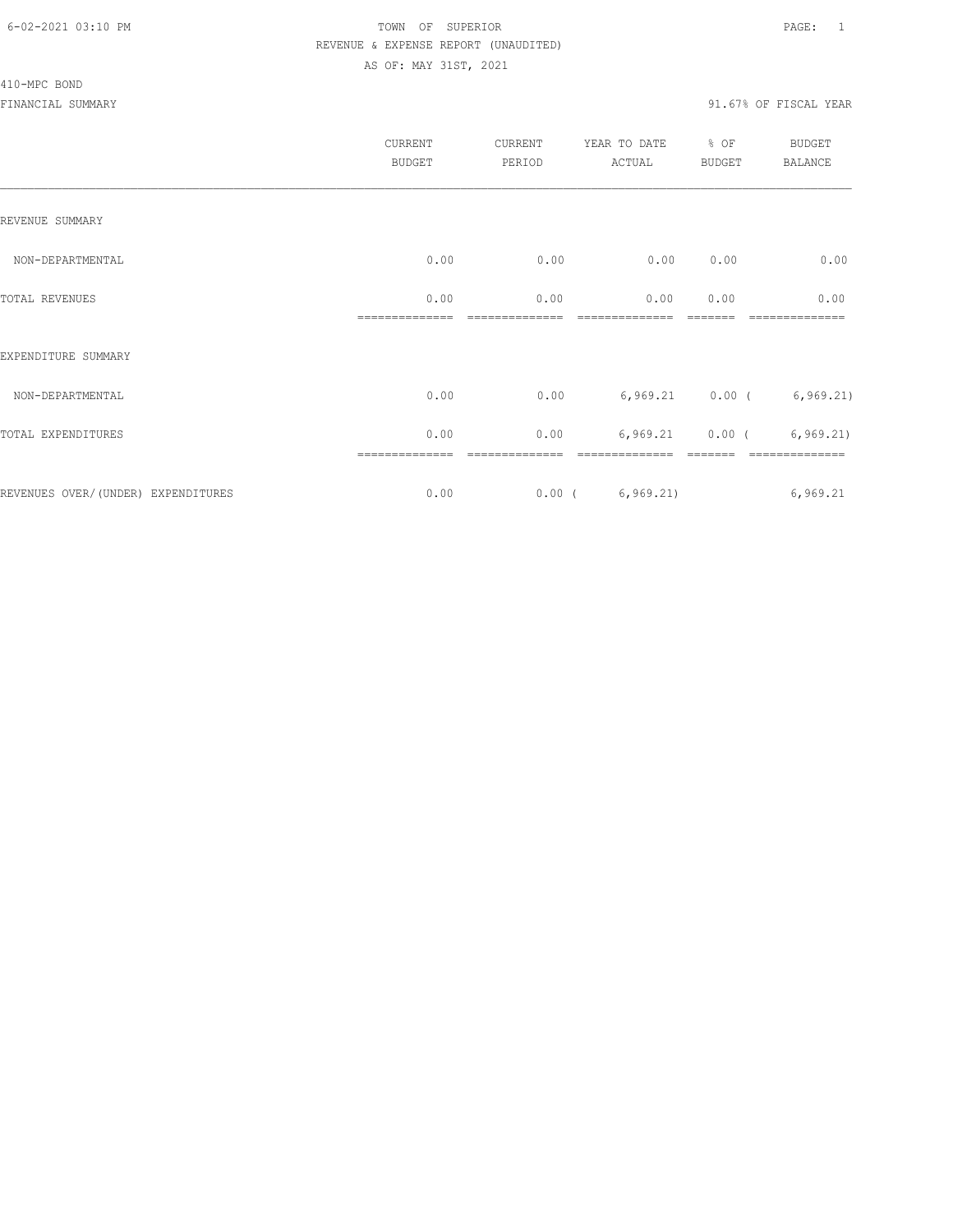#### 500-GRANTS

|                           | CURRENT<br><b>BUDGET</b>                        | CURRENT<br>PERIOD | YEAR TO DATE<br>ACTUAL | % OF<br><b>BUDGET</b> | <b>BUDGET</b><br>BALANCE |
|---------------------------|-------------------------------------------------|-------------------|------------------------|-----------------------|--------------------------|
| REVENUE SUMMARY           |                                                 |                   |                        |                       |                          |
| NON-DEPARTMENTAL          | 1,381,382.00                                    | 0.00              | 0.00                   | 0.00                  | 1,381,382.00             |
| POLICE GRANTS             | 0.00                                            | 0.00              | 0.00                   | 0.00                  | 0.00                     |
| FIRE GRANTS               | 0.00                                            | 0.00              | 0.00                   | 0.00                  | 0.00                     |
| RECREATION GRANTS         | 0.00                                            | 0.00              | 27,365.20              | $0.00$ (              | 27, 365.20               |
| CDBG 153-09 MAGMA CLUB    | 0.00                                            | 0.00              | 0.00                   | 0.00                  | 0.00                     |
| DEPT OF COMM-STIMULUS     | 0.00                                            | 0.00              | 0.00                   | 0.00                  | 0.00                     |
| PINAL COUNTY-STIMULUS     | 0.00                                            | 0.00              | 0.00                   | 0.00                  | 0.00                     |
| AZ DEPT OF HOMELAND SRTY  | 0.00                                            | 0.00              | 0.00                   | 0.00                  | 0.00                     |
| GOHS GRANT                | 0.00                                            | 0.00              | 0.00                   | 0.00                  | 0.00                     |
| ENERGY EFFICIENCY GRANT   | 0.00                                            | 0.00              | 0.00                   | 0.00                  | 0.00                     |
| TTAC GRANT                | 0.00                                            | 0.00              | 0.00                   | 0.00                  | 0.00                     |
| CDBG 2011 WWTP            | 0.00                                            | 0.00              | 0.00                   | 0.00                  | 0.00                     |
| PSSP GRANT                | 0.00                                            | 0.00              | 0.00                   | 0.00                  | 0.00                     |
| RESOLUTION COPPER GIVING  | 0.00                                            | 0.00              | 0.00                   | 0.00                  | 0.00                     |
| MISC                      | 0.00                                            | 0.00              | 0.00                   | 0.00                  | 0.00                     |
| AIRPORT GRANTS            | 0.00                                            | 0.00              | 1,000.00               | $0.00$ (              | 1,000.00)                |
| FIRE TRUCK RESTORATION    | 0.00                                            | 0.00              | 0.00                   | 0.00                  | 0.00                     |
| 4TH OF JULY               | 0.00                                            | 0.00              | 0.00                   | 0.00                  | 0.00                     |
| FIREHOUSE SUBS CONTRIBUTI | 0.00                                            | 0.00              | 0.00                   | 0.00                  | 0.00                     |
| ECONOMIC DEVELOPMENT      | 0.00                                            | 0.00              | 0.00                   | 0.00                  | 0.00                     |
| CONTINGENCY               | 0.00                                            | 0.00              | 0.00                   | 0.00                  | 0.00                     |
|                           |                                                 |                   |                        |                       |                          |
| TOTAL REVENUES            | 1,381,382.00<br>--------------- --------------- | 0.00              | 28,365.20              | 2.05                  | 1,353,016.80             |
| EXPENDITURE SUMMARY       |                                                 |                   |                        |                       |                          |
| NON-DEPARTMENTAL          | 1,381,382.00                                    | 0.00              | 0.00                   | 0.00                  | 1,381,382.00             |
| POLICE GRANTS             | 0.00                                            | 0.00              | 0.00                   | 0.00                  | 0.00                     |
| FIRE GRANTS               | 0.00                                            | 0.00              | 0.00                   | 0.00                  | 0.00                     |
| RECREATION GRANTS         | 0.00                                            | 0.00              | 28,858.92              | $0.00$ (              | 28, 858.92)              |
| CDBG 153-09 MAGMA CLUB    | 0.00                                            | 0.00              | 0.00                   | 0.00                  | 0.00                     |
| DEPT OF COMM-STIMULUS     | 0.00                                            | 0.00              | 0.00                   | 0.00                  | 0.00                     |
| PINAL COUNTY-STIMULUS     | 0.00                                            | 0.00              | 0.00                   | 0.00                  | 0.00                     |
| AZ DEPT OF HOMELAND SRTY  | 0.00                                            | 0.00              | 0.00                   | 0.00                  | 0.00                     |
| GOHS GRANT                | 0.00                                            | 0.00              | 0.00                   | 0.00                  | 0.00                     |
| ENERGY EFFICIENCY GRANT   | 0.00                                            | 0.00              | 0.00                   | 0.00                  | 0.00                     |
| TTAC GRANT                | 0.00                                            | 0.00              | 0.00                   | 0.00                  | 0.00                     |
| CDBG 2011 WWTP            | 0.00                                            | 0.00              | 0.00                   | 0.00                  | 0.00                     |
| PSSP GRANT                | 0.00                                            | 0.00              | 0.00                   | 0.00                  | 0.00                     |
| RESOLUTION COPPER GIVING  | 0.00                                            | 0.00              | 0.00                   | 0.00                  | 0.00                     |
| MISC                      | 0.00                                            | 0.00              | 0.00                   | 0.00                  | 0.00                     |
| AIRPORT GRANTS            | 0.00                                            | 0.00              | 0.00                   | 0.00                  | 0.00                     |
| FIRE TRUCK RESTORATION    | 0.00                                            | 0.00              | 0.00                   | 0.00                  | 0.00                     |
| 4TH OF JULY               | 0.00                                            | 0.00              | 0.00                   | 0.00                  | 0.00                     |
| FIREHOUSE SUBS CONTRIBUTI | 0.00                                            | 0.00              | 0.00                   | 0.00                  | 0.00                     |
| ECONOMIC DEVELOPMENT      | 0.00                                            | 0.00              | 0.00                   | 0.00                  | 0.00                     |
|                           |                                                 |                   |                        |                       |                          |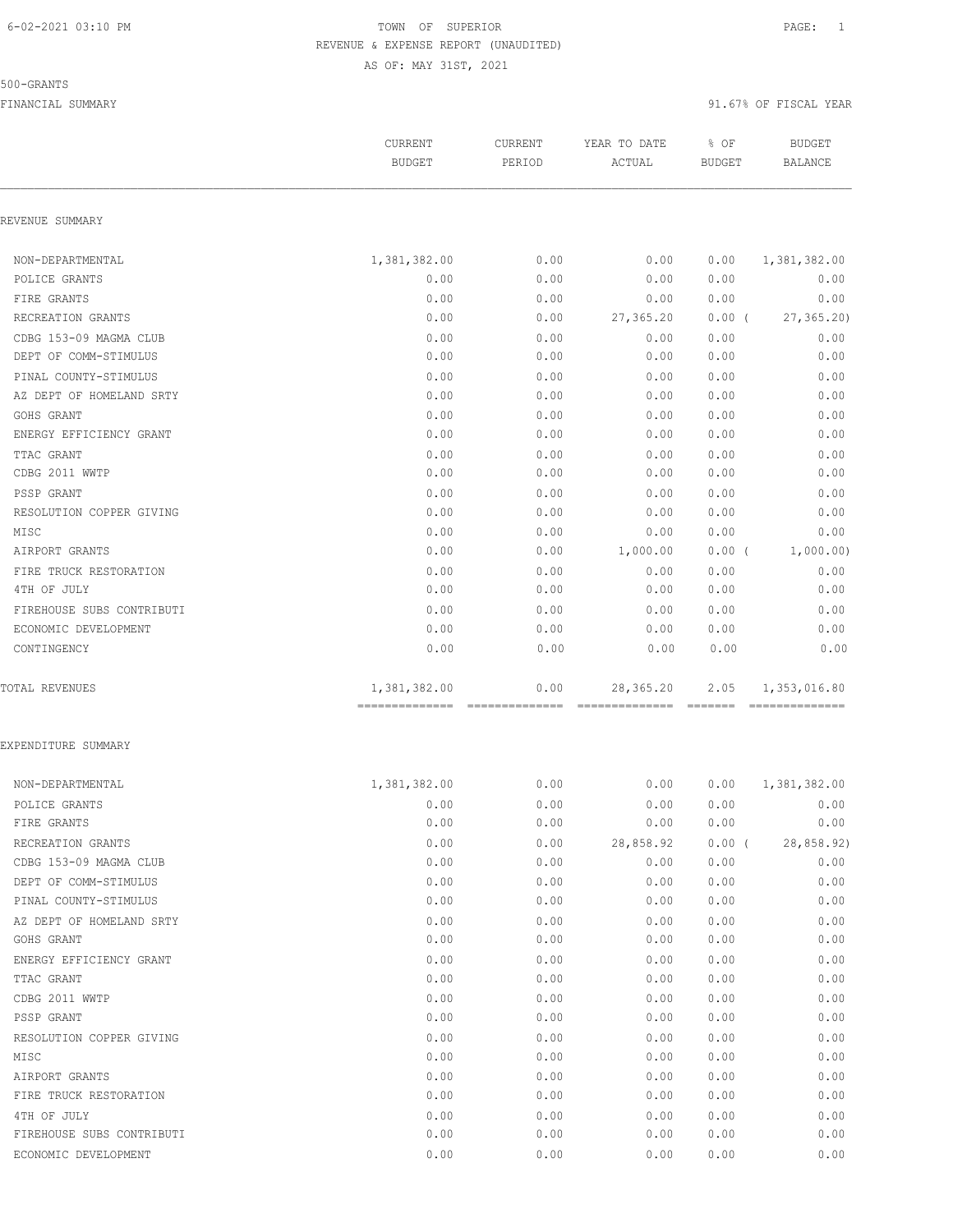500-GRANTS

|                                    | <b>CURRENT</b><br>BUDGET | CURRENT<br>PERIOD | YEAR TO DATE<br>ACTUAL | % OF<br>BUDGET | BUDGET<br><b>BALANCE</b> |
|------------------------------------|--------------------------|-------------------|------------------------|----------------|--------------------------|
| CONTINGENCY                        | 0.00                     | 0.00              | 0.00                   | 0.00           | 0.00                     |
| TOTAL EXPENDITURES                 | 1,381,382.00             | 0.00              | 28,858.92              | 2.09           | 1,352,523.08             |
|                                    |                          |                   |                        |                |                          |
| REVENUES OVER/(UNDER) EXPENDITURES | 0.00                     | 0.00(             | 493.72)                |                | 493.72                   |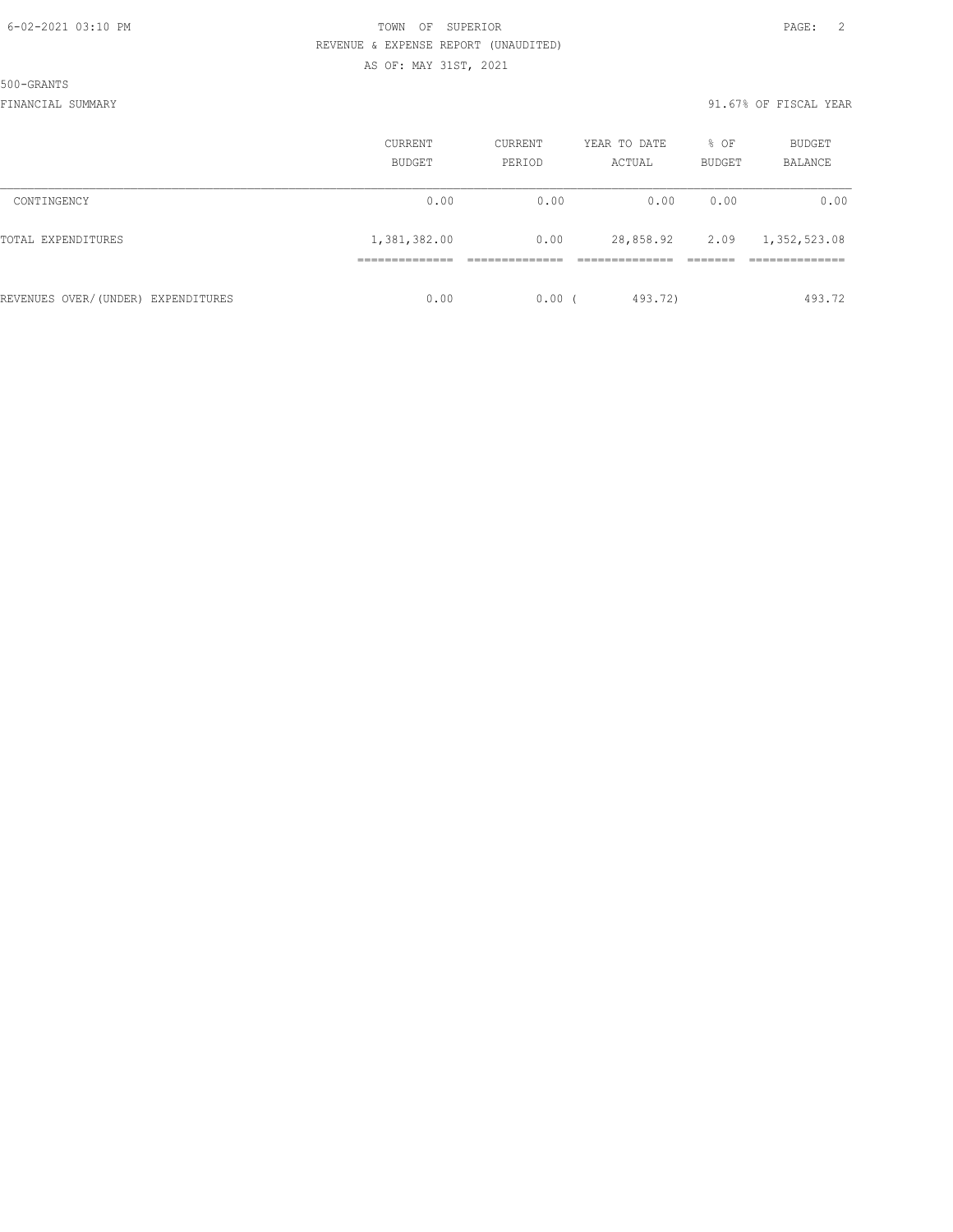|                                    | <b>CURRENT</b><br><b>BUDGET</b> | CURRENT<br>PERIOD      | YEAR TO DATE<br>ACTUAL       | % OF<br><b>BUDGET</b> | <b>BUDGET</b><br><b>BALANCE</b> |
|------------------------------------|---------------------------------|------------------------|------------------------------|-----------------------|---------------------------------|
| REVENUE SUMMARY                    |                                 |                        |                              |                       |                                 |
| NON-DEPARTMENTAL                   | 0.00                            | 0.00                   | 0.00                         | 0.00                  | 0.00                            |
| RC EMERGENCY SERV-FIRE             | 0.00                            | 0.00                   | 128,500.00                   | $0.00$ (              | 128, 500.00)                    |
| RC EMERGENCY SERV-POLICE           | 200,000.00                      | 0.00                   | 135,557.80                   | 67.78                 | 64,442.20                       |
| <b>TOTAL REVENUES</b>              | 200,000.00<br>==============    | 0.00<br>============== | 264,057.80<br>-------------- | 132.03 (<br>=======   | 64,057.80)<br>---------------   |
| EXPENDITURE SUMMARY                |                                 |                        |                              |                       |                                 |
| RC EMERGENCY SERV-FIRE             | 128,500.00                      | 4,014.16               | 113,170.79 88.07             |                       | 15,329.21                       |
| RC EMERGENCY SERV-POLICE           | 71,500.00                       | 14,000.72              | 142,101.14 198.74 (          |                       | 70,601.14)                      |
| TOTAL EXPENDITURES                 | 200,000.00                      | 18,014.88              | 255,271.93 127.64 (          |                       | 55, 271, 93)                    |
| REVENUES OVER/(UNDER) EXPENDITURES |                                 | 0.00(18,014.88)        | 8,785.87                     | $\left($              | 8,785.87)                       |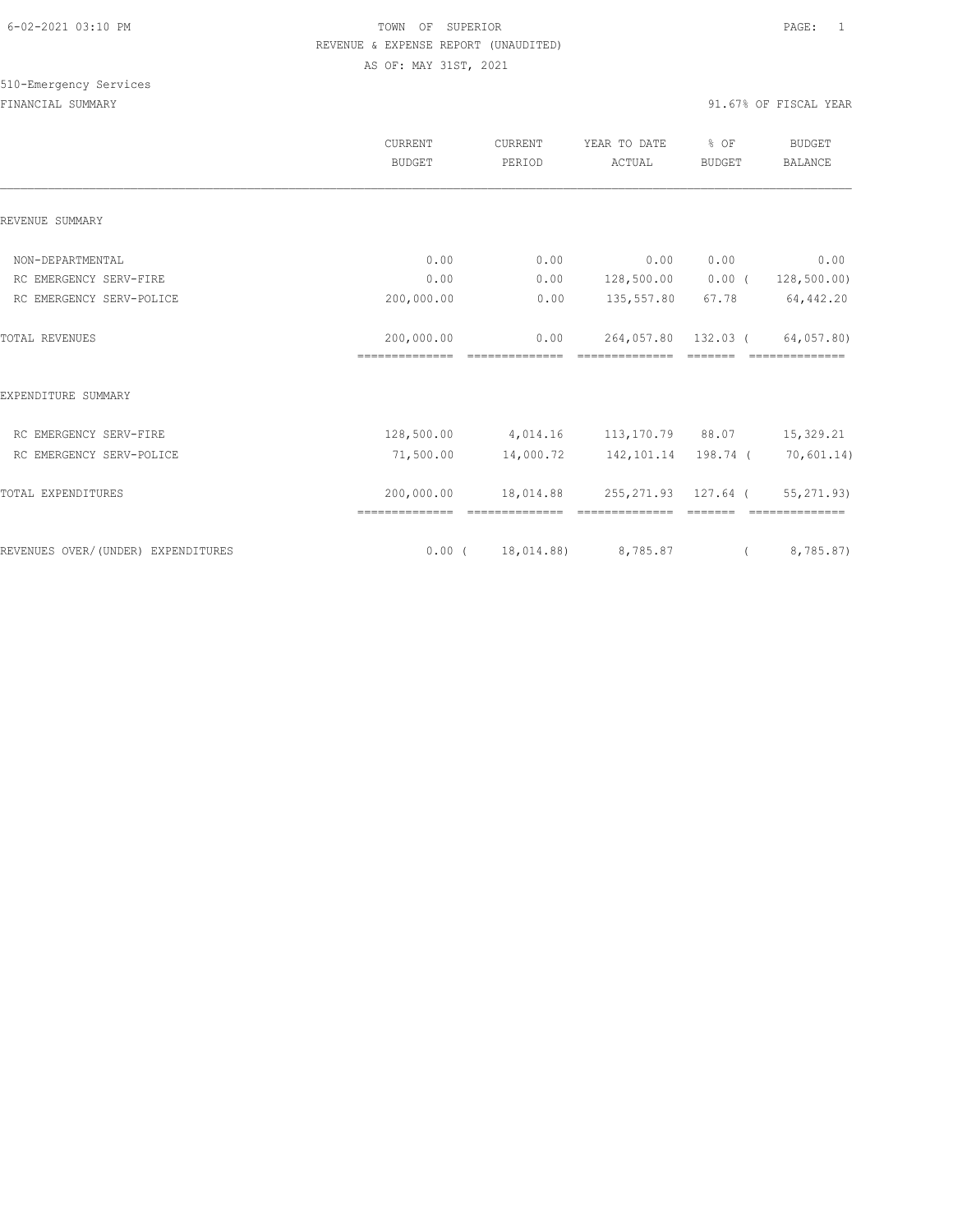|                                    | CURRENT<br><b>BUDGET</b> | CURRENT<br>PERIOD | YEAR TO DATE<br>ACTUAL | % OF<br><b>BUDGET</b> | <b>BUDGET</b><br><b>BALANCE</b> |
|------------------------------------|--------------------------|-------------------|------------------------|-----------------------|---------------------------------|
| REVENUE SUMMARY                    |                          |                   |                        |                       |                                 |
| MAYOR & COUNCIL                    | 1,200,000.00             | 0.00              | 11,826.20              | 0.99                  | 1,188,173.80                    |
| RECREATION                         | 0.00                     | 0.00              | 0.00                   | 0.00                  | 0.00                            |
| ECONOMIC DEVELOPMENT               | 275,000.00               | 0.00              | 275,000.00 100.00      |                       | 0.00                            |
| TOTAL REVENUES                     | 1,475,000.00             | 0.00              | 286,826.20             | 19.45                 | 1,188,173.80                    |
| EXPENDITURE SUMMARY                |                          |                   |                        |                       |                                 |
| MAYOR & COUNCIL                    | 1,200,000.00             | 0.00              | 74,409.32              | 6.20                  | 1,125,590.68                    |
| RECREATION                         | 0.00                     | 0.00              | 300.00                 | $0.00$ (              | 300.00)                         |
| ECONOMIC DEVELOPMENT               | 275,000.00               | 0.00              | 168,500.00             | 61.27                 | 106,500.00                      |
| TOTAL EXPENDITURES                 | 1,475,000.00             | 0.00              | 243,209.32             |                       | 16.49 1,231,790.68              |
| REVENUES OVER/(UNDER) EXPENDITURES | 0.00                     | 0.00              | 43,616.88              | $\left($              | 43,616.88)                      |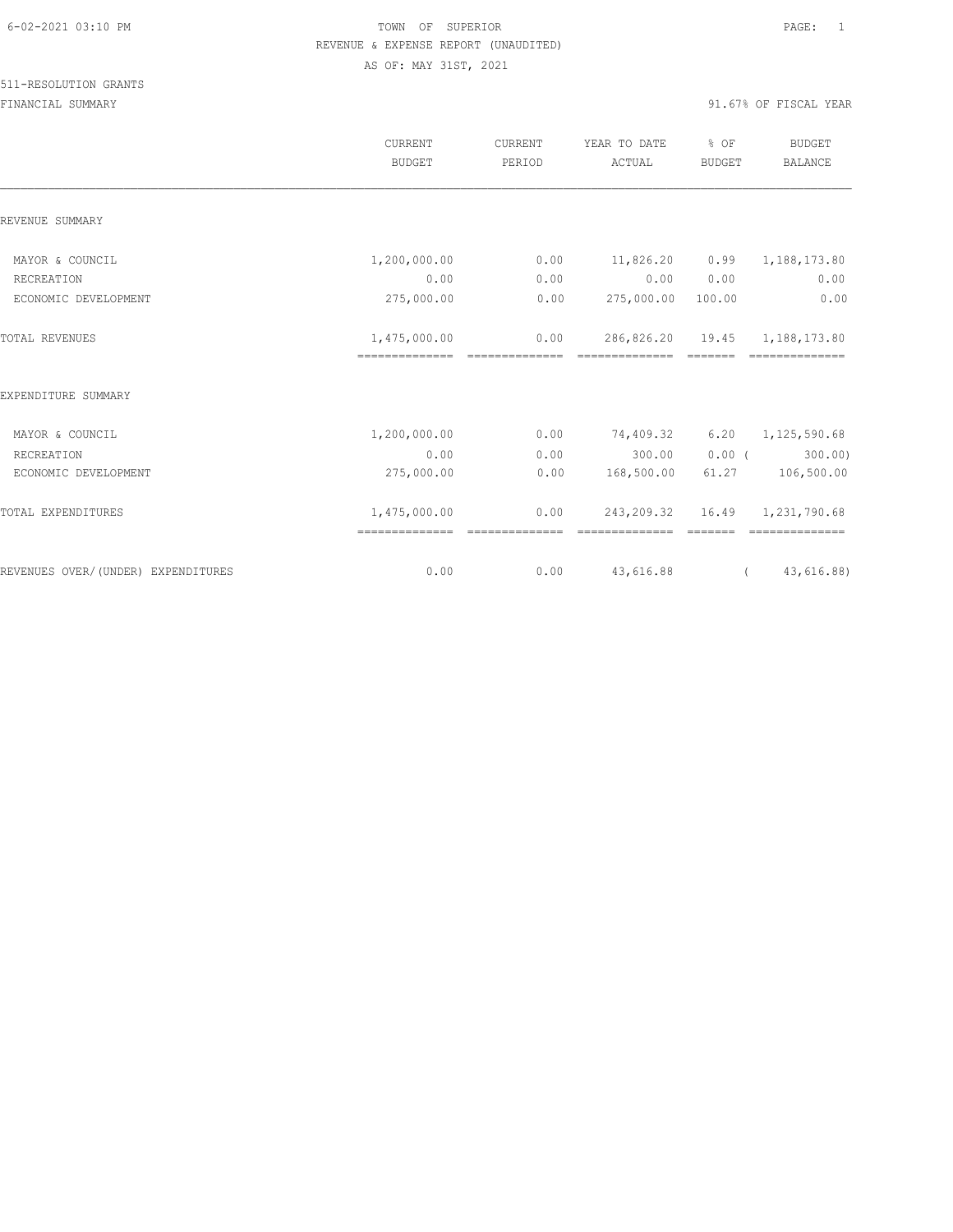# 512-AZCares Fund

|                                     | CURRENT<br><b>BUDGET</b> | CURRENT<br>PERIOD | YEAR TO DATE<br>ACTUAL | % OF<br>BUDGET | <b>BUDGET</b><br><b>BALANCE</b> |
|-------------------------------------|--------------------------|-------------------|------------------------|----------------|---------------------------------|
| REVENUE SUMMARY                     |                          |                   |                        |                |                                 |
| TOTAL REVENUES                      | 0.00                     | 0.00              | 0.00                   | 0.00           | 0.00                            |
| EXPENDITURE SUMMARY                 |                          |                   |                        |                |                                 |
| TOTAL EXPENDITURES                  | 0.00                     | 0.00              | 0.00                   | 0.00           | 0.00                            |
| REVENUES OVER/ (UNDER) EXPENDITURES | 0.00                     | 0.00              | 0.00                   |                | 0.00                            |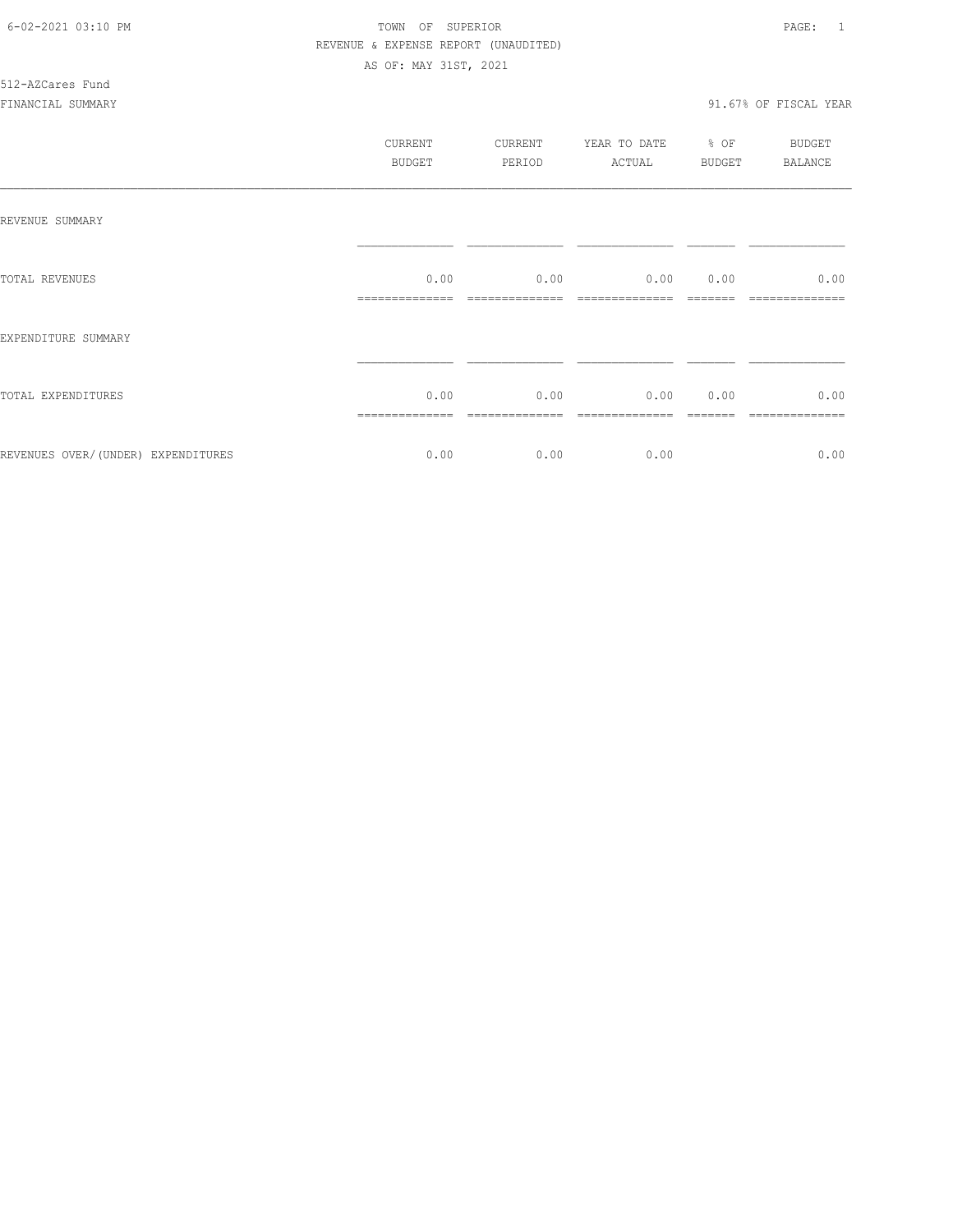|                                    | CURRENT<br><b>BUDGET</b> | CURRENT<br>PERIOD | YEAR TO DATE<br>ACTUAL       | % OF<br><b>BUDGET</b> | <b>BUDGET</b><br><b>BALANCE</b> |
|------------------------------------|--------------------------|-------------------|------------------------------|-----------------------|---------------------------------|
| REVENUE SUMMARY                    |                          |                   |                              |                       |                                 |
| ATTORNEY GENERAL GRANTS            | 0.00                     | 0.00              | 20,000.00                    | $0.00$ (              | 20,000.00)                      |
| ESC GRANTS                         | 0.00                     | 0.00              | 0.00                         | 0.00                  | 0.00                            |
| GOHS GRANTS                        | 0.00                     | 0.00              | 1,455.11                     |                       | $0.00$ ( $1,455.11$ )           |
| DOHS GRANTS                        | 0.00                     | 0.00              | 22,833.97                    |                       | $0.00$ ( 22,833.97)             |
| TOTAL REVENUES                     | 0.00<br>==============   | 0.00              | 44,289.08                    | $0.00$ (              | 44,289.08)<br>---------------   |
| EXPENDITURE SUMMARY                |                          |                   |                              |                       |                                 |
| ATTORNEY GENERAL GRANTS            | 0.00                     | 0.00              | 19,687.92                    |                       | $0.00$ ( 19,687.92)             |
| ESC GRANTS                         | 0.00                     | 0.00              | 0.00                         | 0.00                  | 0.00                            |
| GOHS GRANTS                        | 0.00                     | 0.00              | 0.00                         | 0.00                  | 0.00                            |
| DOHS GRANTS                        | 0.00                     | 0.00              | 35,672.07                    |                       | $0.00$ ( 35,672.07)             |
| TOTAL EXPENDITURES                 | 0.00<br>==============   | 0.00              | 55,359.99<br>--------------- | $0.00$ (<br>=======   | 55, 359.99)<br>--------------   |
| REVENUES OVER/(UNDER) EXPENDITURES | 0.00                     |                   | $0.00$ ( $11,070.91$ )       |                       | 11,070.91                       |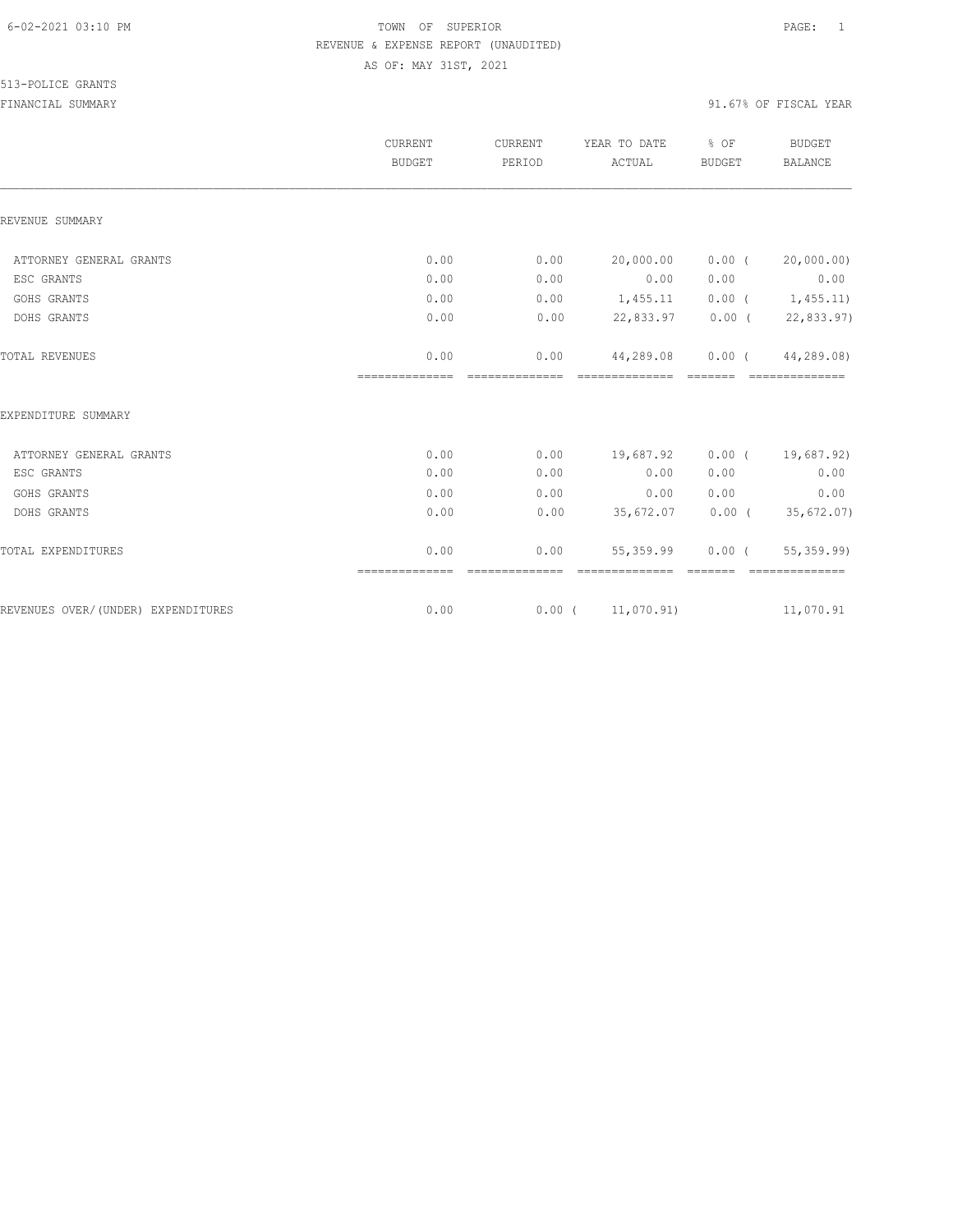# 514-Economic Dev Grants

|                                    | CURRENT<br><b>BUDGET</b> | CURRENT<br>PERIOD | YEAR TO DATE<br>ACTUAL            | % OF<br><b>BUDGET</b> | BUDGET<br><b>BALANCE</b> |
|------------------------------------|--------------------------|-------------------|-----------------------------------|-----------------------|--------------------------|
| REVENUE SUMMARY                    |                          |                   |                                   |                       |                          |
| ECONOMIC DEVELOPMENT               | 0.00                     | 0.00              | 15,000.00   0.00   (   15,000.00) |                       |                          |
| TOTAL REVENUES                     | 0.00                     | 0.00              | 15,000.00                         | $0.00$ (              | 15,000.00)               |
| EXPENDITURE SUMMARY                |                          |                   |                                   |                       |                          |
| ECONOMIC DEVELOPMENT               | 0.00                     | 2,505.00          | 32,290.00 0.00 (32,290.00)        |                       |                          |
| TOTAL EXPENDITURES                 | 0.00                     | 2,505.00          | 32,290.00                         | $0.00$ (              | 32,290.00)               |
|                                    |                          |                   |                                   |                       |                          |
| REVENUES OVER/(UNDER) EXPENDITURES | $0.00$ (                 |                   | 2,505.00) (17,290.00)             |                       | 17,290.00                |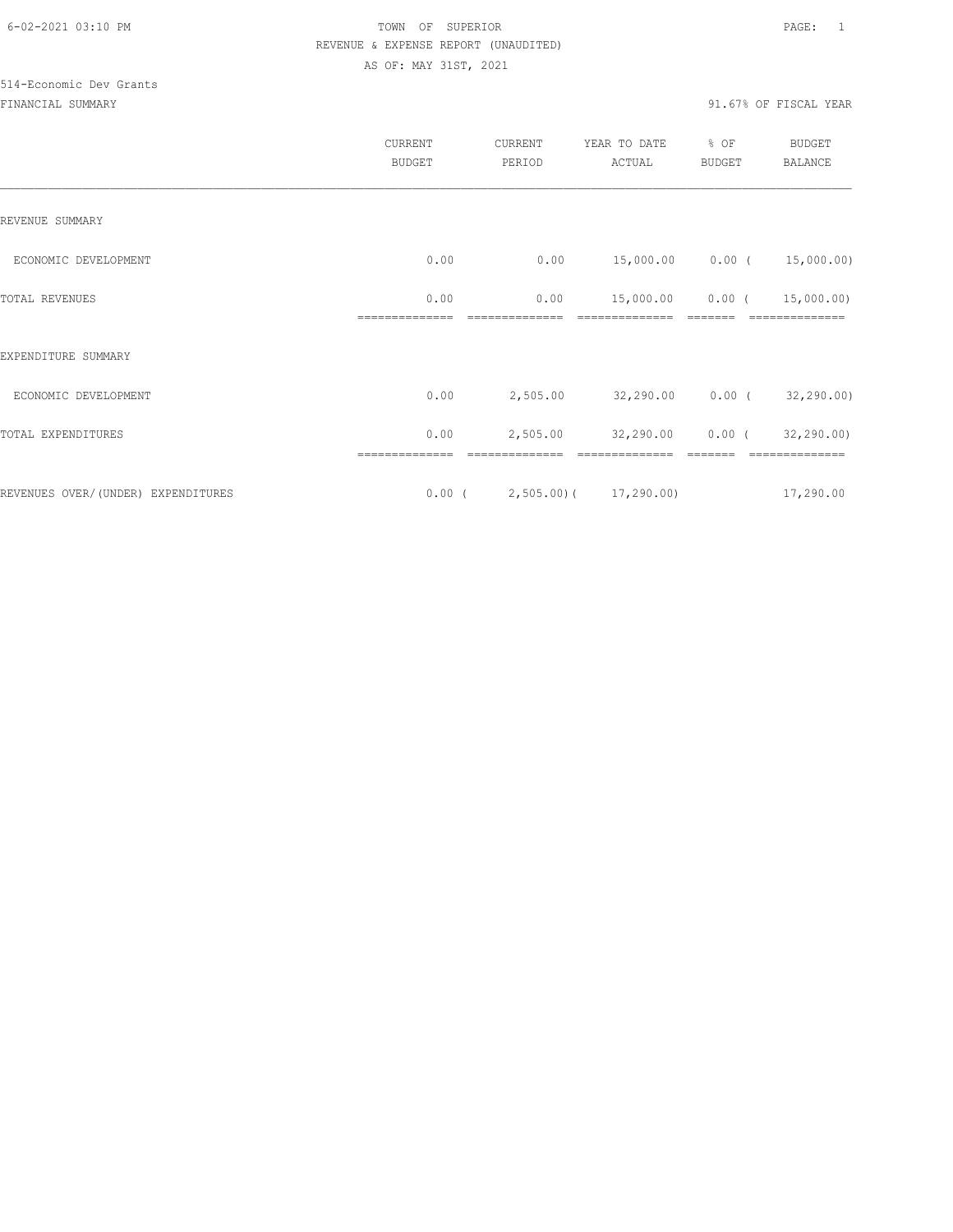| CURRENT<br><b>BUDGET</b> | CURRENT<br>PERIOD | YEAR TO DATE<br>ACTUAL | BUDGET | <b>BUDGET</b><br>BALANCE |
|--------------------------|-------------------|------------------------|--------|--------------------------|
|                          |                   |                        |        |                          |
| 0.00                     | 0.00              | 0.00                   | 0.00   | 0.00                     |
| 0.00                     | 0.00              | 0.00                   | 0.00   | 0.00                     |
|                          |                   |                        |        |                          |
| 0.00                     | 0.00              | 0.00                   | 0.00   | 0.00                     |
| 0.00                     | 0.00              | 0.00                   | 0.00   | 0.00                     |
| 0.00                     | 0.00              | 0.00                   |        | -----------<br>0.00      |
|                          | ==============    |                        |        | % OF                     |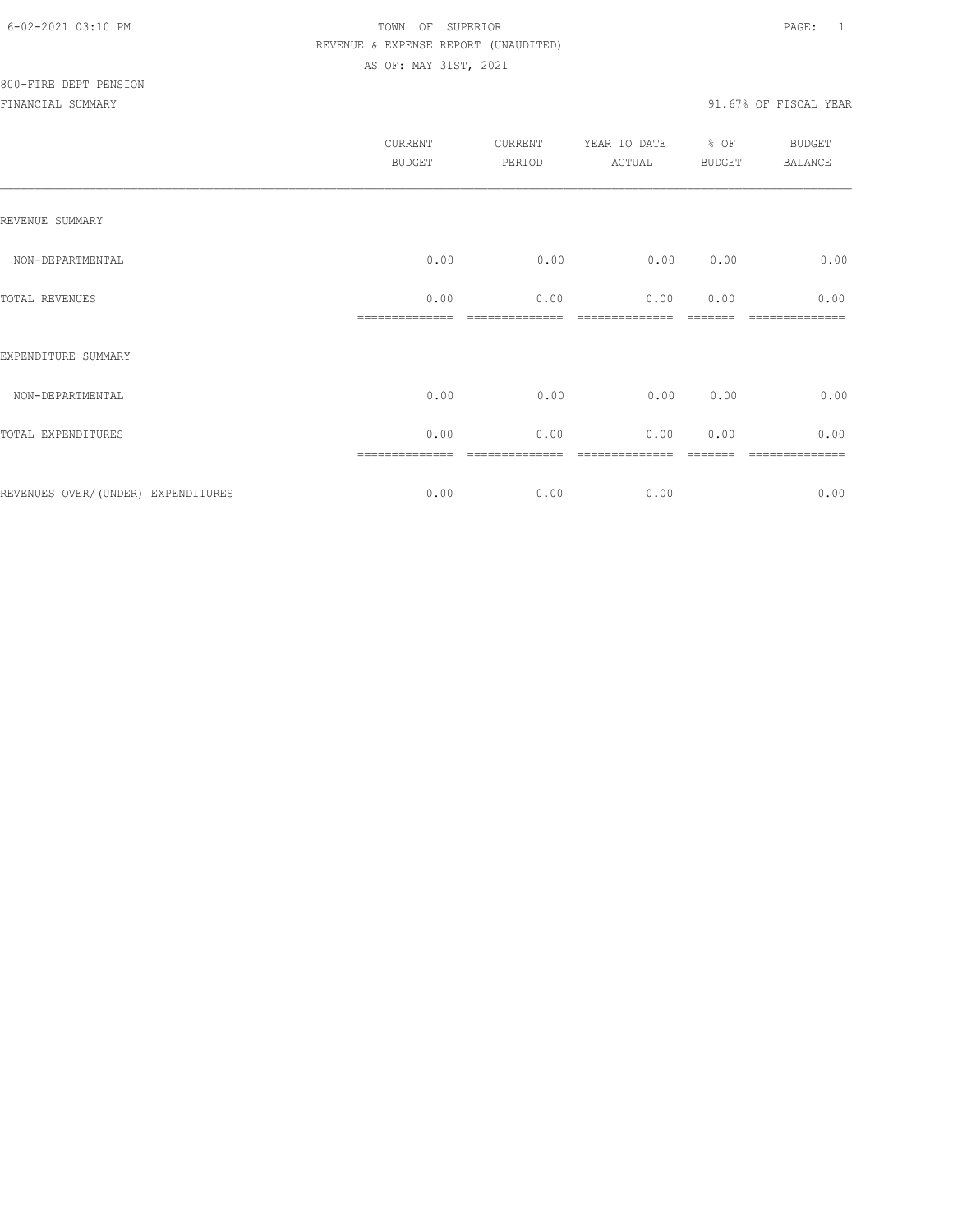#### 810-LGIP

| CURRENT<br><b>BUDGET</b> | CURRENT<br>PERIOD | YEAR TO DATE<br>ACTUAL | BUDGET | <b>BUDGET</b><br>BALANCE |
|--------------------------|-------------------|------------------------|--------|--------------------------|
|                          |                   |                        |        |                          |
| 0.00                     | 0.00              | 0.00                   | 0.00   | 0.00                     |
| 0.00                     | 0.00              | 0.00                   | 0.00   | 0.00                     |
|                          |                   |                        |        |                          |
| 0.00                     | 0.00              | 0.00                   | 0.00   | 0.00                     |
| 0.00                     | 0.00              | 0.00                   | 0.00   | 0.00                     |
| 0.00                     | 0.00              | 0.00                   |        | -----------<br>0.00      |
|                          | ==============    |                        |        | % OF                     |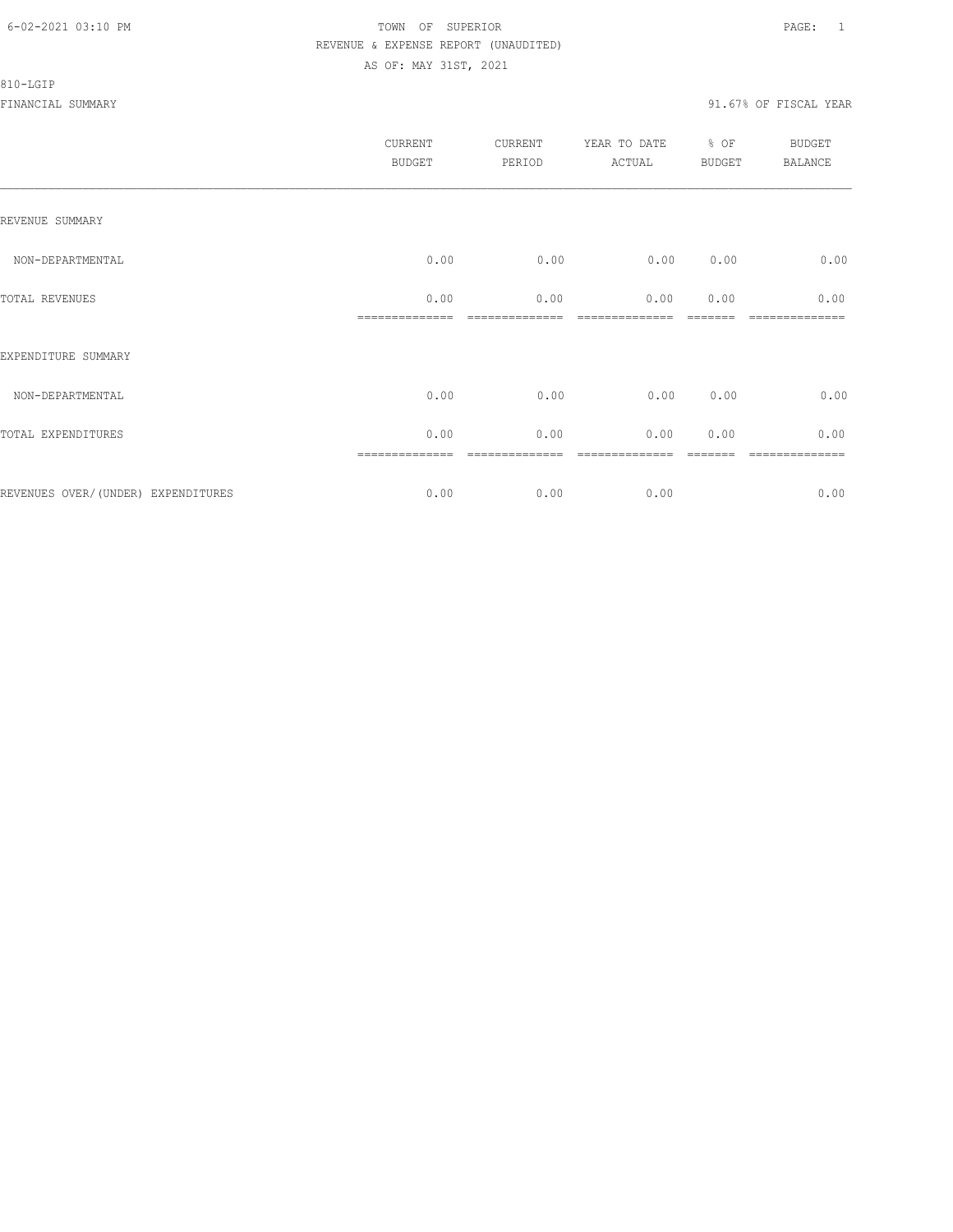|                                    | CURRENT<br><b>BUDGET</b> | CURRENT<br>PERIOD   | YEAR TO DATE<br>ACTUAL | $\div$ OF<br>BUDGET | BUDGET<br>BALANCE    |
|------------------------------------|--------------------------|---------------------|------------------------|---------------------|----------------------|
| REVENUE SUMMARY                    |                          |                     |                        |                     |                      |
| NON-DEPARTMENTAL                   | 0.00                     | 0.00                | 0.00                   | 0.00                | 0.00                 |
| TOTAL REVENUES                     | 0.00<br>==============   | 0.00<br>----------- | 0.00                   | 0.00                | 0.00<br>============ |
| EXPENDITURE SUMMARY                |                          |                     |                        |                     |                      |
| NON-DEPARTMENTAL                   | 0.00                     | 0.00                | 0.00                   | 0.00                | 0.00                 |
| TOTAL EXPENDITURES                 | 0.00                     | 0.00                | 0.00                   | 0.00                | 0.00                 |
|                                    |                          |                     |                        |                     | ========             |
| REVENUES OVER/(UNDER) EXPENDITURES | 0.00                     | 0.00                | 0.00                   |                     | 0.00                 |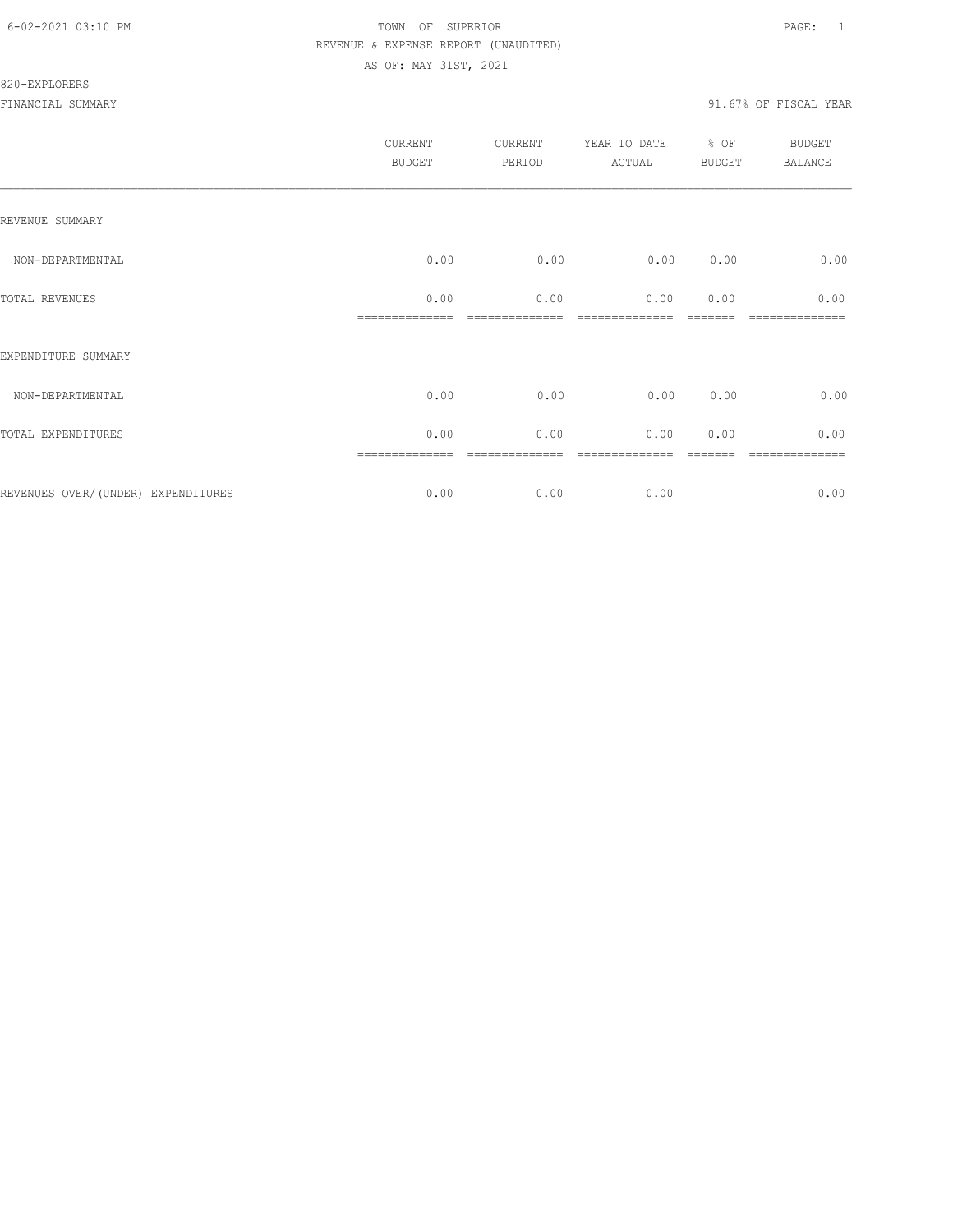|                                    | CURRENT<br><b>BUDGET</b> | CURRENT<br>PERIOD | YEAR TO DATE<br>ACTUAL      | % OF<br>BUDGET    | BUDGET<br>BALANCE |
|------------------------------------|--------------------------|-------------------|-----------------------------|-------------------|-------------------|
| REVENUE SUMMARY                    |                          |                   |                             |                   |                   |
| NON-DEPARTMENTAL                   | 0.00                     | 0.00              | $5,556.00$ 0.00 ( 5,556.00) |                   |                   |
| TOTAL REVENUES                     | 0.00                     | 0.00              |                             | $5,556.00$ 0.00 ( | 5,556.00          |
| EXPENDITURE SUMMARY                |                          |                   |                             |                   |                   |
| NON-DEPARTMENTAL                   | 0.00                     | 0.00              | 3, 171.86 0.00 (3, 171.86)  |                   |                   |
| TOTAL EXPENDITURES                 | 0.00                     | 0.00              |                             | $3,171.86$ 0.00 ( | 3,171.86)         |
| REVENUES OVER/(UNDER) EXPENDITURES | 0.00                     | 0.00              | 2,384.14                    |                   | (2, 384.14)       |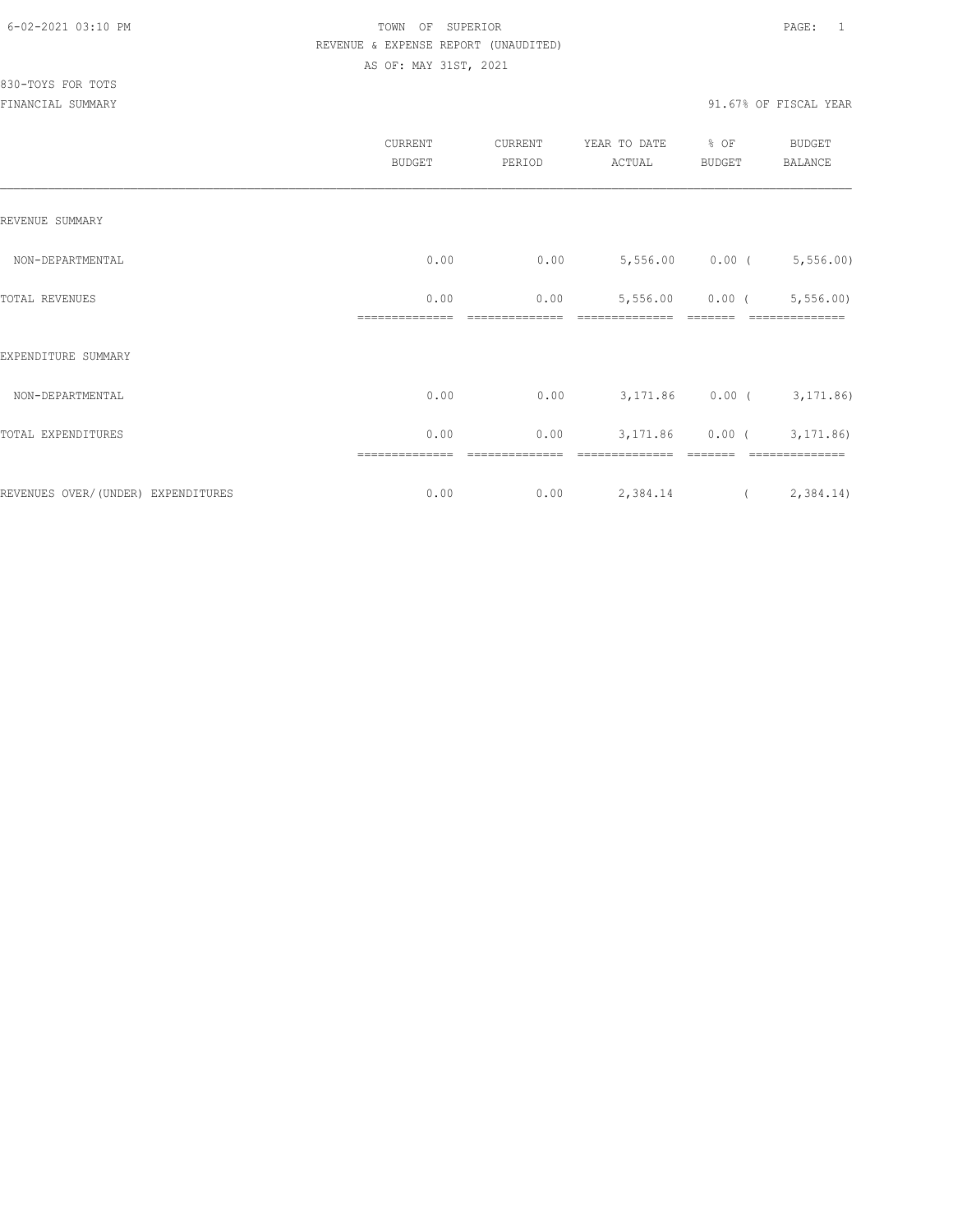|                                    | CURRENT<br><b>BUDGET</b> | CURRENT<br>PERIOD | YEAR TO DATE<br>ACTUAL | $%$ OF<br><b>BUDGET</b> | <b>BUDGET</b><br>BALANCE |
|------------------------------------|--------------------------|-------------------|------------------------|-------------------------|--------------------------|
| REVENUE SUMMARY                    |                          |                   |                        |                         |                          |
| TOTAL REVENUES                     | 0.00                     | 0.00              | $0.00$ $0.00$          |                         | 0.00                     |
| EXPENDITURE SUMMARY                |                          |                   |                        |                         |                          |
| NON-DEPARTMENTAL                   | 0.00                     | 0.00              | 0.00                   | 0.00                    | 0.00                     |
| TOTAL EXPENDITURES                 | 0.00                     | 0.00              | 0.00                   | 0.00                    | 0.00                     |
| REVENUES OVER/(UNDER) EXPENDITURES | 0.00                     | 0.00              | 0.00                   |                         | 0.00                     |